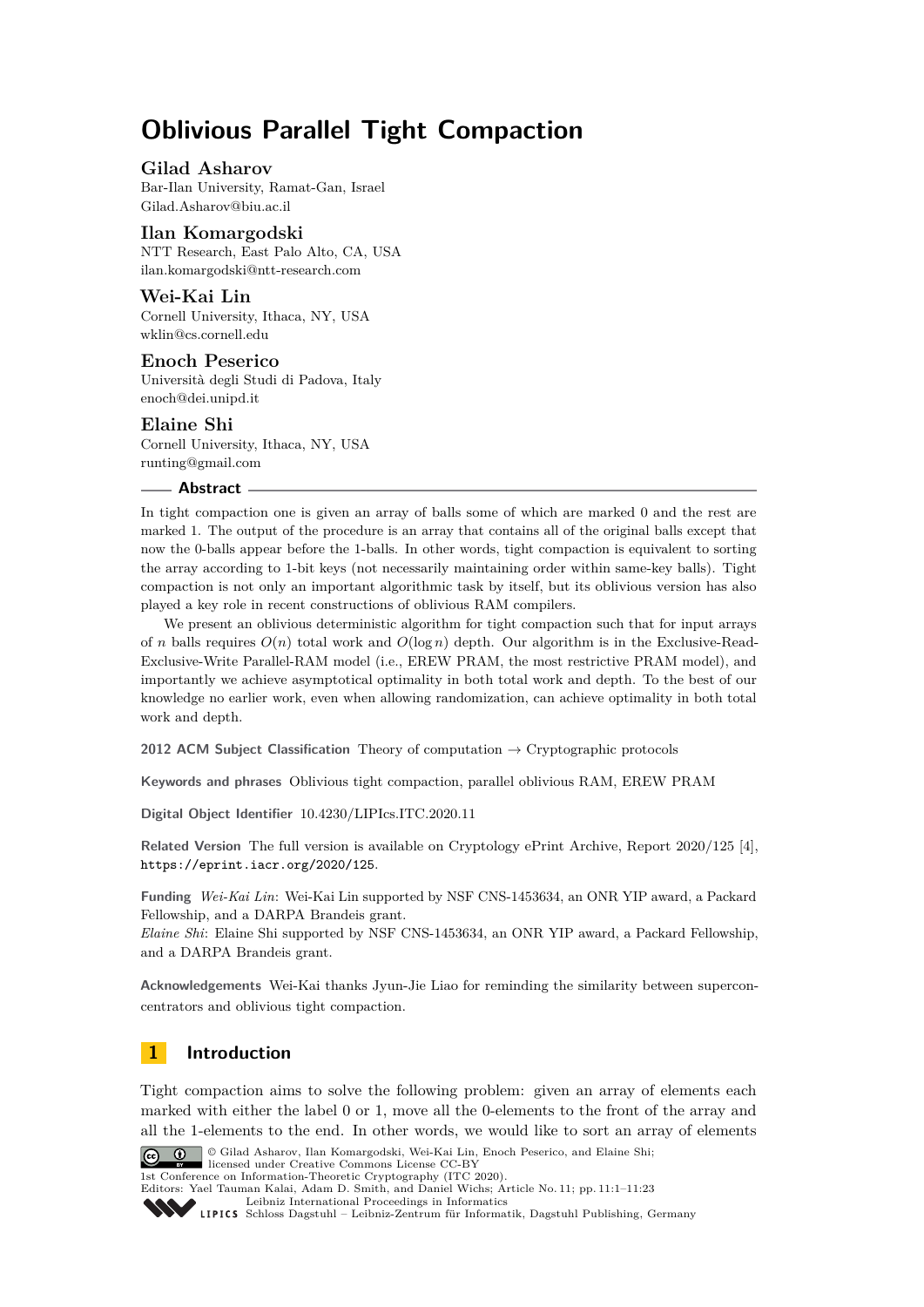#### **11:2 Oblivious Parallel Tight Compaction**

each tagged with a 1-bit key. Moreover, due to its relationship to the classical sorting problem, tight compaction has been an abstraction of interest and has been studied in the core algorithms literature for several decades and in various models of computation. Notably, Pippenger's elegant self-routing superconcentrator construction [\[27\]](#page-22-1) implied a deterministic tight compaction algorithm completing in  $O(n)$  total work and  $O(\log n)$  depth (see Section [1.2](#page-2-0)) for other classical algorithmic results on this important abstraction).

In this paper, we care about solving the tight compaction problem on a parallel RAM, but imposing an additional natural privacy requirement commonly referred to as *obliviousness*. Specifically, we require that the memory access patterns of the RAM be independent of the input array. In this way, an adversary (e.g., an untrusted cloud server) who observes the RAM's access patterns cannot gather any information about the secret input. Besides being an interesting question on its own, an important application of oblivious tight compaction is in the design of efficient Oblivious RAM (ORAM) algorithms, as shown repeatedly in a sequence of recent works [\[10,](#page-21-1) [8,](#page-21-2) [3\]](#page-21-3), including a very recent work of Asharov et al. [\[3\]](#page-21-3) which demonstrated an asymptotically optimal ORAM and closed a long-time open question in this line of work [\[16,](#page-21-4) [15\]](#page-21-5).

Clearly a naïve method to solve oblivious tight compaction is to rely on a sorting circuit such as AKS [\[2\]](#page-21-6) to sort the entire input of *n* elements, consuming  $O(n \cdot \log n)$  work and  $O(\log n)$  depth. However, since general-purpose oblivious sorting must consume  $\Omega(n \cdot \log n)$ work (under the indivisibility assumption [\[7,](#page-21-7) [23\]](#page-22-2) or assuming a well-known network coding conjecture [\[13\]](#page-21-8)), a very natural question is whether we can accomplish oblivious tight compaction with asymptotically better overheads.

Pippenger's result [\[27\]](#page-22-1), mentioned above, does not satisfy obliviousness. However, around the same time, another independent work by Leighton et al. [\[22\]](#page-22-3) showed that there is an *almost* oblivious randomized algorithm that accomplishes tight compaction except with negligible probability in *n* in  $O(n \cdot \log \log n)$  work and  $O(\log n)$  depth – and the algorithm's access patterns leak only the total number of 0 elements in the input array, and nothing else. Subsequent works by Mitchell and Zimmerman [\[25\]](#page-22-4) and Lin, Shi, and Xie [\[23\]](#page-22-2) improve upon Leighton et al. [\[22\]](#page-22-3) by showing how to achieve full obliviousness (i.e., also hiding the number of 0s) while retaining the same asymptotical overheads as Leighton et al. Like Leighton et al., Mitchell and Zimmerman and Lin et al.'s algorithms are also randomized and have a negligible probability of failure.

These results left open the question of devising a *deterministic* oblivious tight compaction algorithm with *linear* total work. For a very long time there was no progress in either fronts until the recent work by Asharov et al. [\[3\]](#page-21-3) where they constructed a *deterministic* oblivious tight compaction algorithm that consumes linear total work.<sup>[1](#page-1-0)</sup> While optimal in total work, Asharov et al.'s algorithm is sequential and turning it into one with logarithmic depth seems non-trivial.[2](#page-1-1) We ask whether one could have a clean and optimal result statement, that is,

*Is it possible to construct a deterministic oblivious tight compaction algorithm that consumes linear total work and logarithmic depth?*

<span id="page-1-0"></span><sup>1</sup> The work of Asharov et al. [\[3\]](#page-21-3) subsumes and contains the work of Peserico [\[26\]](#page-22-5) so we neither mention the latter explicitly nor compare to it.

<span id="page-1-1"></span><sup>2</sup> More precisely, the algorithm of Asharov et al., as written, has linear depth. However, as we explain in Section [2,](#page-3-0) there are a couple of standard (yet non-trivial) tricks one can apply in order to make it consume  $O(\log n \cdot \log \log n)$  depth. Modifying their scheme to consume only  $O(\log n)$  depth seems to require new non-trivial ideas.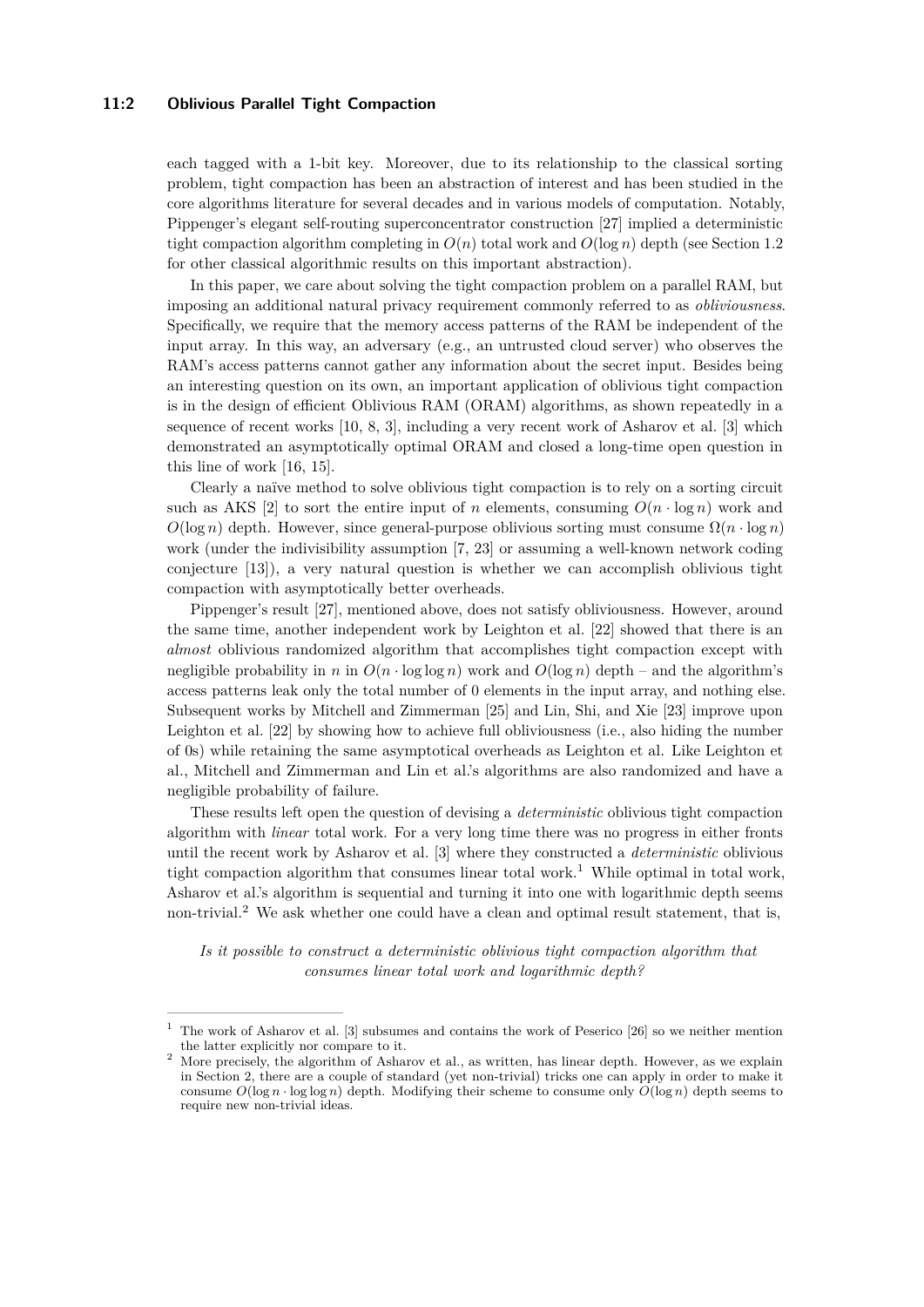Essentially we ask whether one can match the best known non-oblivious deterministic result, i.e., Pippenger's algorithm [\[27\]](#page-22-1), but additionally achieving obliviousness. Note that any tight compaction algorithm requires linear work and logarithmic depth on PRAMs with exclusive writes (which is the model we work in), even without obliviousness. The former is since any algorithms must at least read the input and the latter is due to an elegant and classical lower bound by Cook et al. [\[12\]](#page-21-9).

# **1.1 Our Contributions**

We close the gap in our understanding regarding this important algorithmic abstraction by answering the above question affirmatively, showing an algorithm that is optimal in total work as well as in depth.

<span id="page-2-2"></span>▶ **Theorem 1** (Informal). *There exists a deterministic oblivious tight compaction algorithm* such that for an input array of *n* elements, the algorithm completes in  $O(n)$  total work *and O*(log *n*) *total depth (assuming that each element fits into a single memory word and a memory word can hold at least* log *n bits).*

Our result holds on an Exclusive-Read-Exclusive-Write (EREW) PRAM,<sup>[3](#page-2-1)</sup> i.e., the most restrictive PRAM model (which makes our result stronger). Furthermore, our algorithm is in the "indivisible model", i.e., while the algorithm can perform numeric computations on the 1-bit keys, the elements themselves are "indivisible" and can only be moved around in memory [\[7\]](#page-21-7). By asymptotically matching the best known non-oblivious algorithm [\[27\]](#page-22-1), our result shows that obliviousness of tight compaction can be obtained "for free" (other examples of such tasks are sorting [\[2\]](#page-21-6) and parallel merge sort [\[11\]](#page-21-10)).

In a very high level, our algorithm combines ideas, in a non black-box way, from the non-oblivious tight compaction algorithm of Pippenger [\[27\]](#page-22-1) together with the oblivious yet sequential algorithm of Asharov et al. [\[3\]](#page-21-3). See Section [2](#page-3-0) for an overview of our technical highlights.

**Towards an optimal OPRAM.** Since oblivious tight compaction is an important building block in the optimal ORAM construction of [\[3\]](#page-21-3), one may wonder if our result can be used to obtain a depth-efficient version of their work, i.e., an oblivious PRAM (OPRAM) [\[6,](#page-21-11) [10\]](#page-21-1). Unfortunately, not immediately: their ORAM construction is based on several other building blocks and algorithms which are sub-optimal in terms of depth (e.g., oblivious Cuckoo hashing [\[17,](#page-21-12) [21\]](#page-21-13)). While our result does take us one step closer towards an optimal OPRAM, a full resolution is left for future work.

# <span id="page-2-0"></span>**1.2 Related Work**

As mentioned, the study of compaction algorithms is core to the classical algorithms literature due to its close relations to sorting. We thus discuss additional related work.

The tight compaction problem has been studied in the core algorithms literature under various models of computation. For PRAMs with exclusive-writes, which is the model we consider, a classical result by Cook et al. [\[12\]](#page-21-9) shows that a logarithmic lower bound exists for *any* algorithm even without the obliviousness or indivisibility requirements. On a concurrentread concurrent-write (CRCW) PRAM, there is a well-known Ω(log *n/* log log *n*)-depth lower

<span id="page-2-1"></span><sup>&</sup>lt;sup>3</sup> In the EREW model, every memory cell can be read or written to by only one processor at a time.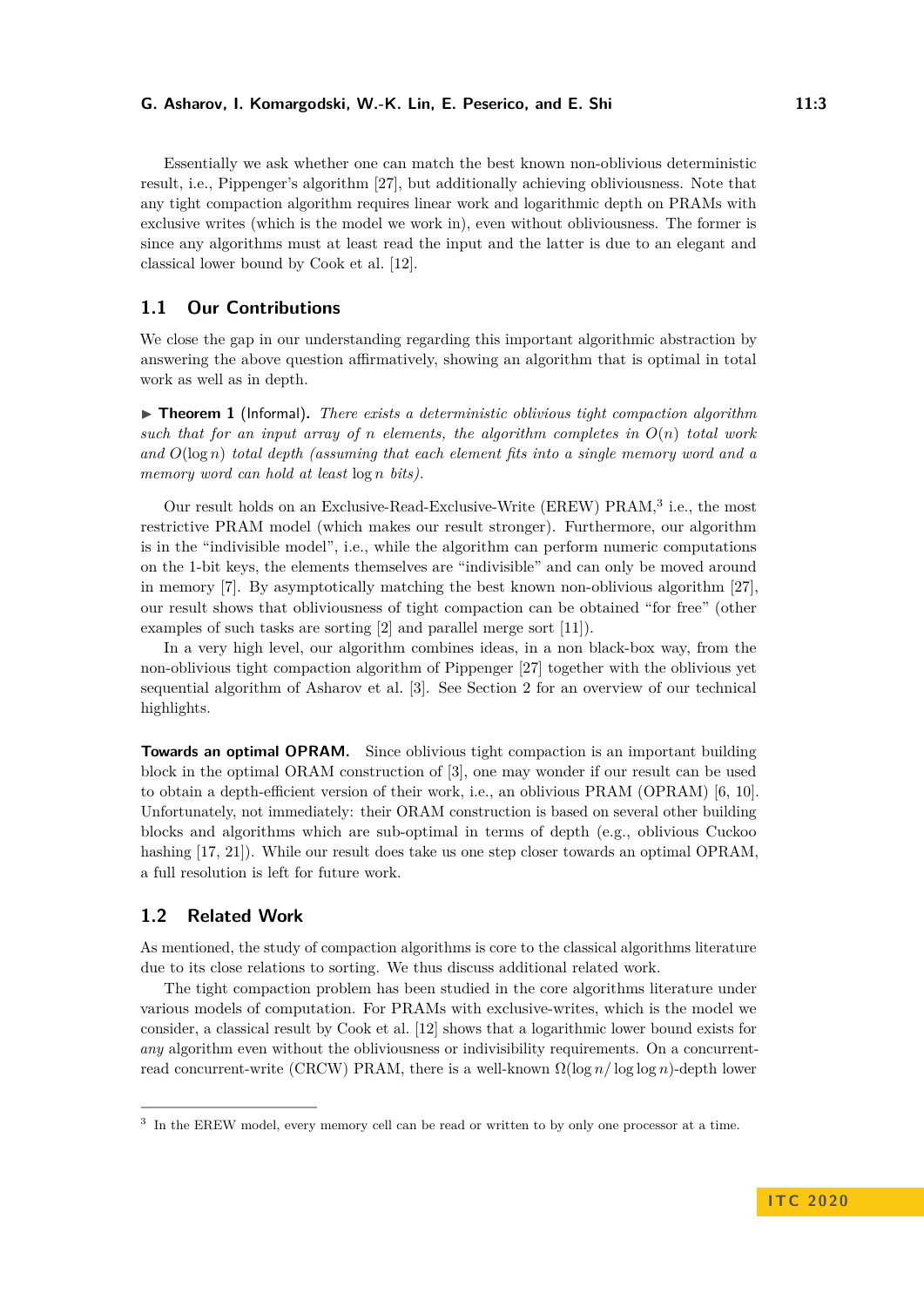#### **11:4 Oblivious Parallel Tight Compaction**

bound for any algorithm even without the obliviousness or indivisibility assumptions. Moreover, there is a matching non-oblivious upper bound that achieves  $O(\log n / \log \log n)$  depth and linear total work [\[28\]](#page-22-6).

Another related abstraction, called *stable* tight compaction, aims to achieve the same task as tight compaction, but now additionally requiring stability, i.e., in the output array, elements with the same key must appear in the same order as the input. For oblivious algorithm subject to the indivisibility assumptions, there is a separation between stable tight compaction and non-stable ones. Specifically, a recent lower bound by Lin et al. [\[23\]](#page-22-2) shows that any oblivious algorithm subject to the indivisibility assumption must incur  $\Omega(n \cdot \log n)$ work to stably and tightly compact an arbitrary input array of *n* elements (while without stability one can achieve it in  $O(n)$  work [\[3\]](#page-21-3)). Therefore, in this paper, we allow our tight compaction to not have to respect stability.

Due to the close relationship of tight compaction and sorting, a natural question is whether one can design algorithms in the so-called *comparison-based* model where the algorithm is only allowed to perform comparisons on keys and move elements around. However, due to the well-known 0-1 principle for sorting, any comparison-based algorithm that can sort an array with 1-bit keys must be able to sort any array with arbitrary keys. Thus we cannot constrain ourselves to the comparison-based model since otherwise there would be an  $\Omega(n \cdot \log n)$  lower bound [\[20\]](#page-21-14).

A relaxed abstraction, called *loose* compaction, is also studied extensively in the algorithms literature. Loose compaction solves the following problem: given an input array containing *n* elements among which at most  $n/\ell$  are real and the rest are dummy (for some constant  $\ell > 0$ , compress the input array to half of the original size while not losing any real element in this process. Pippenger's self-routing superconcentrator [\[27\]](#page-22-1) implies a non-oblivious loose compaction algorithm with  $O(n)$  total work and  $O(\log n)$  depth. Asharov et al. [\[3\]](#page-21-3), relying on Pippenger's work, showed how to obtain *oblivious* loose compaction without increasing the asymptotical overhead. Loose compaction has also received a lot of attention in the parallel (non-oblivious) algorithms literature. There is a separation between loose and tight compaction on a CRCW PRAM. Specifically, Bast and Hagerup [\[5\]](#page-21-15) showed the existence of an  $O(n)$  work and  $O(\log^* n)$  depth parallel (non-oblivious) algorithm for performing loose compaction, while as mentioned  $\Omega(\log n / \log \log n)$  depth is necessary for tight compaction.

We note that, in the current paper as well as in previous works (e.g., Asharov et al. [\[3\]](#page-21-3)). we use loose compaction as an intermediate abstraction. Here, however, we are unable to use previous constructions directly. In fact, we introduce another relaxation of loose compaction which allows to "lose" a small fraction of real elements. While this allows us to implement this procedure very efficiently (in work and depth), it introduces a new challenge of correcting the mistakes in parallel afterwards. See Section [2](#page-3-0) for details.

# <span id="page-3-0"></span>**2 Technical Overview**

In this section we give an overview of our construction with an emphasis on the main ideas used to get Theorem [1.](#page-2-2)

It has been known for a while that the tight compaction problem is very related to the notion of self-routing super-concentrator [\[27,](#page-22-1) [3\]](#page-21-3). Recall that a superconcentrator is a graph that consists of *n* source vertices and *n* target vertices such that for any  $k \leq n$ , any *k*-subset of sources is connected to any *k*-subset of targets by *k* vertex-disjoint paths [\[27,](#page-22-1) [1,](#page-21-16) [29\]](#page-22-7). Intuitively, one can imagine associating the input balls with the source vertices and then routing the 0 balls to the first target vertices and the 1 balls to the last target vertices.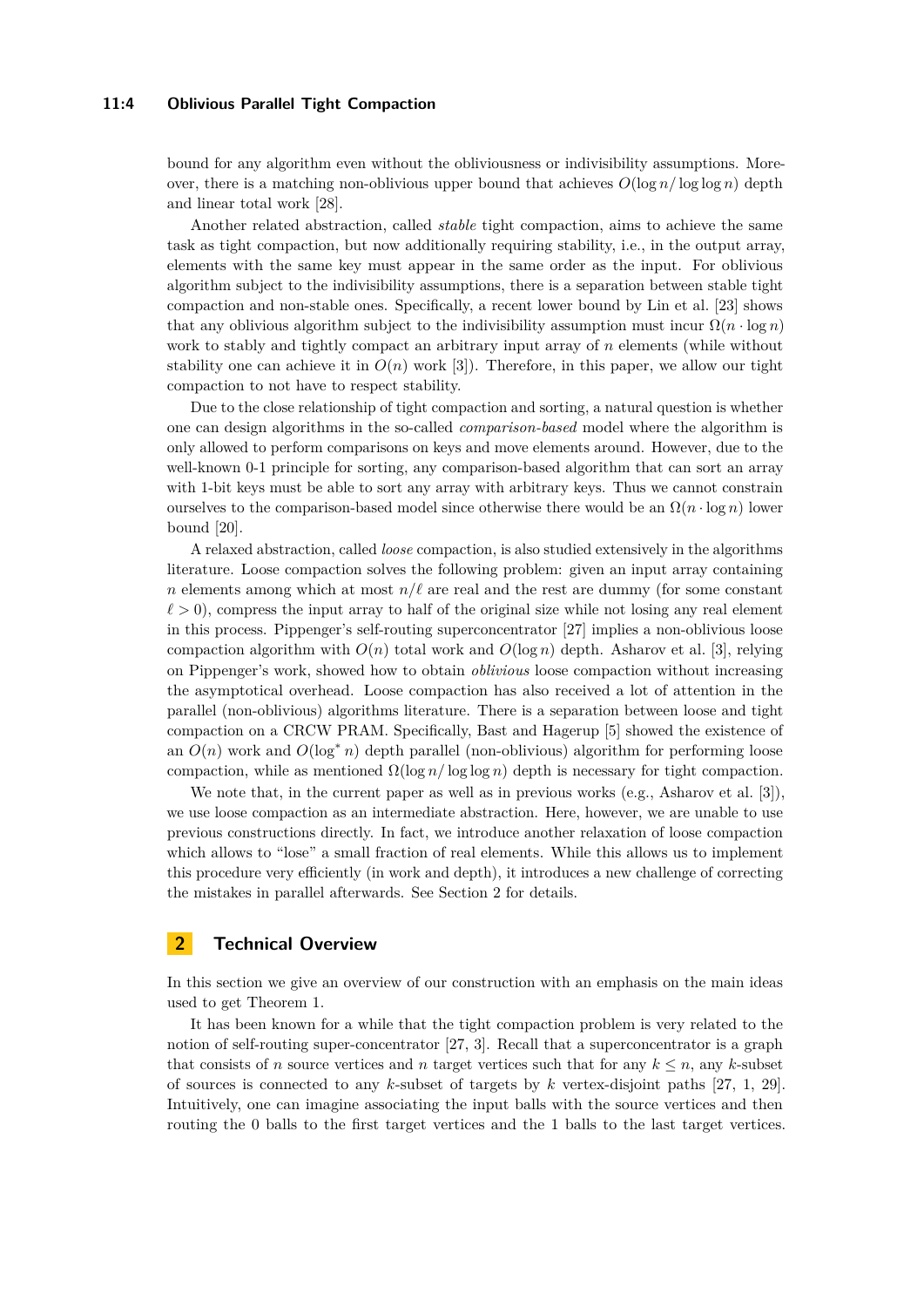However, this process (i.e., the way the superconcentrator decides how to route) is known to be non-oblivious and the naive way to make it oblivious is by sending "dummy messages" along unused edges – causing a logarithmic overhead in the total work. Actually, working out the details of the algorithm, one can see that the logarithmic overhead is independent of the size of the balls and so the actual total work is  $O(n \cdot \log n + [D/w] \cdot n)$  [\[9\]](#page-21-17), where *D* is the bit-size of each ball and *w* is the word size.

The recent work of Asharov et al. [\[3\]](#page-21-3) managed to get this overhead down to  $O([D/w] \cdot n)$ using two ideas: (1) reducing to loose compaction and (2) packing and decomposition. We elaborate on these ideas next.

**Reducing to loose compaction.** In this step the task of tight compaction is reduced to the task of loose compaction. In loose compaction, one is given an array where balls are marked either real or dummy and it is guaranteed that there are at most  $1/\ell$  fraction of reals. Henceforth, we arbitrarily assume that  $\ell = 128$ . The goal is to output an array of size  $n/2$ which contains all the reals. First note that every real within the first  $n/2$  locations is already in the "right" place and it should not be moved and so we only need to deal with the reals which are in the second half of the array. To this end, Asharov et al. imagine the elements as associated with the left nodes of a good bipartite expander and every misplaced real is swapped with a misplaced dummy (i.e. a real from the second half of the array with a dummy from the first half) if and only if they are neighbors of distance 2 on the expander. Using properties of the expander, one can show that this "handles" almost all of the misplaced reals. Now, one can use loose compaction to compress the array (since it now contains much fewer misplaced reals) and recurse on the the array of size *n/*2. The cost of this reduction is linear – the bipartite graph has constant degree and each recursive step halves the array size.

**Decomposition and packing.** These two ideas are used to implement loose compaction. The idea is to zoom-in on the input array in various resolutions. In the smallest instance case, one can pack lots of information into a single word and larger instances are decomposed to this smaller one. Concretely, Asharov et al. define three scenarios, depending on the relation between *n* (the number of balls in the input) and *w* (the word size):

- **1.** Small instances If  $n \leq w/\log w$ : In this case, one can basically "download" the input to the client and solve loose compaction. More precisely, one can download 1 bit per input element, saying whether it is real or not. This is enough to compute the disjoint routes which can then be used to perform the actual routing.
- **2.** Medium instances If  $n \leq (w/\log w)^2$ : The idea is to "zoom out" and view each block of  $\sqrt{n} \leq w/\log w$  balls as one ball which is labeled dense if and only if it contains at least  $\sqrt{n}/4$  real balls. Since the original array has at most  $1/128$  reals, the "zoomed out"  $\frac{\sqrt{n}}{4}$  real bans. Since the original array has at most 1/123 reals, the 200 med out array has at most  $\sqrt{n}/32$  denses. Notice that we can run our tight compaction procedure on this "zoomed out" array, moving the dense blocks to the front, since it is a "small instance". Next, we run tight compaction for small instances again but now within the non-dense blocks. This compresses 3*/*4 of the space for 3*/*4 of the blocks (which are non-dense by assumption).
- **3.** Large instances If  $n > (w/\log w)^2$ : Now that we have tight compaction for small and medium instances (by the above two items), and we get loose compaction for large instances in a very similar way. We "zoom out" and view the input array as  $m = n/(w/\log w)^2$ blocks each consisting of  $(w/\log w)^2$  elements. As before, we mark a block as dense if it contains more than  $1/4$  or reals (as before, at most  $1/32$  fraction of the blocks can be dense). To perform loose compaction on the "zoomed out" array we apply the naive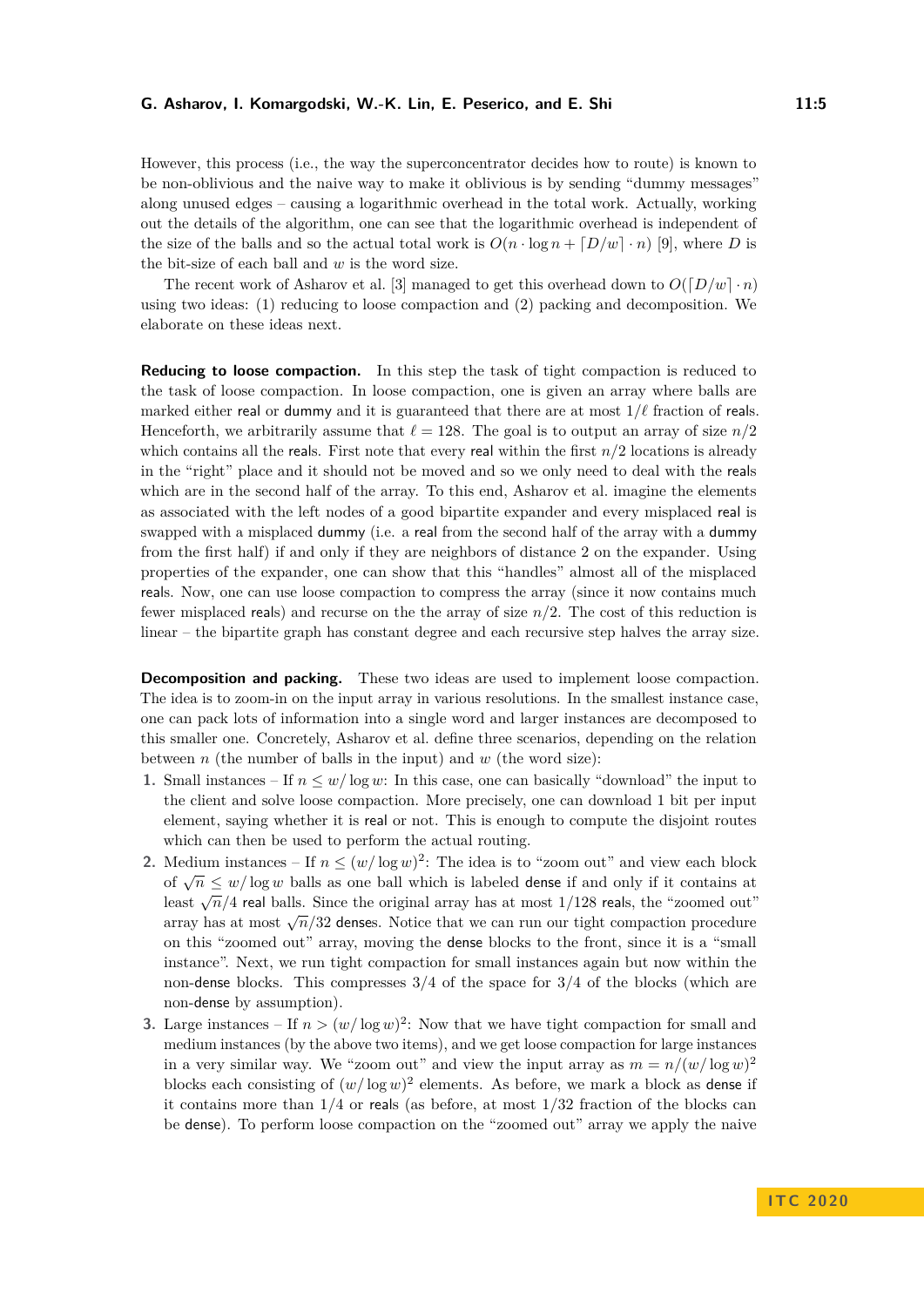#### **11:6 Oblivious Parallel Tight Compaction**

oblivious algorithm to compute routes. As mentioned, the naive algorithm has extra logarithmic overhead but this is okay since we apply it on an array that contains *m* elements (indeed,  $O(m \cdot \log m + [D/w] \cdot m) \leq O([D/w] \cdot n)$ ). Once the dense blocks are at the front, we can invoke tight compaction for medium instances and compact each block in linear time. As before, this compresses 3/4 of the space for 3/4 of the blocks.

This completes the high-level description of the algorithm of Asharov et al. We continue to explain what are the challenges  $\&$  ideas used to make it in depth  $O(\log n)$ .

**Challenge 1.** The first component that is not optimal for depth is the reduction to loose compaction. There, we perform swaps over the edges of a bipartite expander and naively performing all of them in parallel does not work. Indeed, a single "misplaced" real node could be the distance-2 neighbor of two (or more) dummys so we have to be able to resolve these conflict somehow in low depth.

The solution for this is inspired by the solution for a similar problem from the superconcentrator and sorting networks literature. The idea is to use a particular property of the expander graph: there is a natural partitioning of the entire edge-set into a constant number of disjoint perfect matchings. Using this, we can perform the swaps in parallel between different copies and it is guaranteed that there will be no "collisions".

**Challenge 2.** Recall that the construction of Asharov et al. consists of first reducing tight compaction to loose compaction and then solving loose compaction (for small, medium and finally large instances). In terms of depth, naively the reduction from tight compaction to loose compaction resumes for log *n* steps until the instance becomes of constant size. A simple observation is that we can actually run the recursion only for  $O(\log \log n)$  steps until the instance size becomes  $O(n/\log n)$  size in which case we can just invoke full-fledged oblivious sort [\[2\]](#page-21-6). What about the depth of loose compaction? For small instances it is  $O(n)$ , for medium ones it is  $O(\sqrt{n})$ , and for large ones it is  $O(\log n)$  (the latter is the dominant one). In total, the depth of Asharov et al.'s construction (after solving challenge 1 and the above observation about the depth of the recursion) is  $O(\log n \cdot \log \log n)$ . Getting rid of the extra log log *n* factor is the most challenging part of our work.

We do not know how to get loose compaction in depth better than  $O(\log n)$ . Our main idea is to circumvent this by weakening the requirement from loose compaction by allowing it to err. Concretely, we consider a weak version of loose compaction that we call *weak compression* which takes an array of size *n* that has say 1*/*128 fraction of reals and it outputs an array of size  $n/2$  that contains *almost*, say  $\epsilon$ -fraction of, all reals. The main observation is that if  $\epsilon$  is set to be  $1/\text{polylog}(n)$ , then weak compression can actually be realized in  $O(\log \log n)$  depth (rather than  $O(\log n)$ ) without errors). To see this, one has to recall the details of how the superconcentrator chooses its routes. Roughly, this is a process that proceeds in "rounds" over a bipartite graph, where at each round a constant fraction of nodes become satisfied (i.e., routes are found). After *O*(log *n*) rounds, all nodes are satisfied, but after  $O(\log \log n)$  rounds all but  $1/\text{polylog}(n)$  fraction of nodes are satisfied.

Combining the above weak compression procedure with the reduction from tight compression to (this variant of) loose compaction gives an abstraction we call a *swapper* and it costs linear work and logarithmic depth. This abstraction can be viewed as (another) relaxation of tight compaction where any 1-ball that appears before a 0-ball is swapped except for a  $1/polylog(n)$  fraction of pairs which remain "in reverse order". All we are left to do is to correct these errors.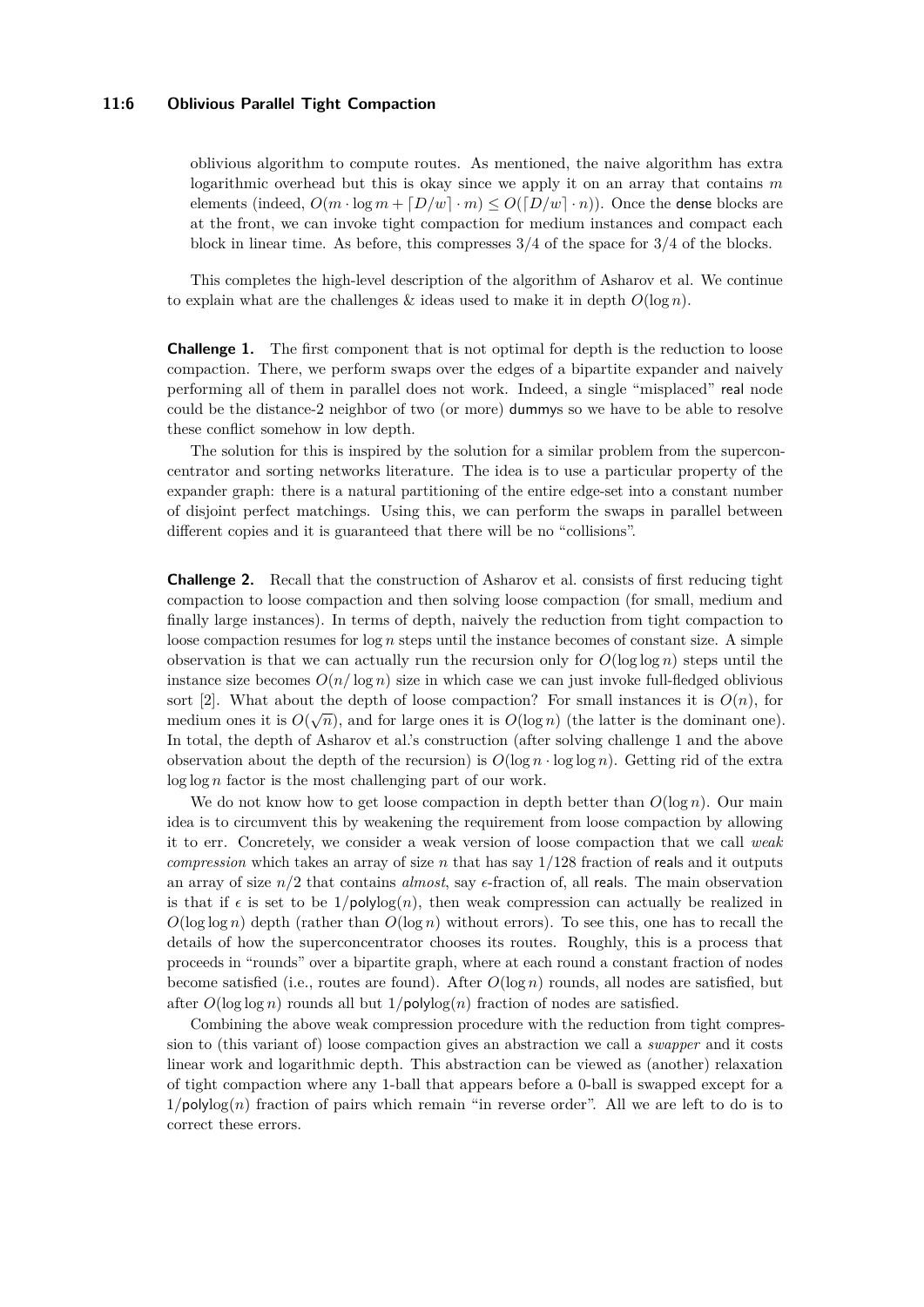We correct the error by building (from scratch) a tight compaction procedure that works for very sparse inputs (of density  $1/\text{polylog}(n)$ ) in linear work and logarithmic depth. Indeed, using such a procedure we can easily swap the remaining misplaced elements. To get a tight compaction procedure for sparse inputs, the idea is to first compress the array into one that is of size  $O(n/\log n)$ . Then, we can run full-fledged oblivious sort which completes the task.<sup>[4](#page-6-0)</sup>

The key technical contribution is the way we compress the sparse array to size  $O(n/\log n)$ with only  $O(\log n)$  depth. Towards this end, we stack  $O(\log \log n)$  many instances of loose compaction, each compressing the size by factor  $1/2$ . Indeed, since the input is only of density  $1/polylog(n)$ ,  $O(log log n)$  layers are sufficient in terms of functionality. But what about complexity? We said that the depth of loose compaction is  $O(\log n)$  so stacking  $O(\log \log n)$ many instances of them does not sound like a good idea. To see why this is okay, recall again that loose compaction is basically implemented by using a fixed bipartite expander graph and doing: (1) finding an appropriate matching (in rounds), and (2) performing the routing over the matching.

The basic observation is that step (1) can be parallelized among all layers and then using the computed matchings, the routing can be directly performed. Parallelizing step (1) is not straight-forward as in layer *i* for *i >* 1 we do not know who are the sources when the matching from layer  $i - 1$  has not been determined yet. But since the input is very sparse, we can compute *all possibilities* of sources in each layer *i*. Since the bipartite graph has constant degree, the number of possibilities only grows by a constant factor in every level and there are only  $O(\log \log n)$  levels so choosing the parameters carefully, we can tolerate the extra  $polylog(n)$  factor in the number of possibilities. Let us remark that a similar issue came up in the non-oblivious self-routing superconcentrator of Pippenger [\[27\]](#page-22-1) and the above idea is inspired by Pippenger's solution.

**Simplified construction and reduced asymptotic constant.** As a bonus, the fact that we introduce weak versions of compaction that permit various types of errors, allows us to simplify the construction of Asharov et al. Concretely, our new algorithm has only two cases "large instances" and "small instances" (i.e., we got rid of the "medium instances").

Recall that in Asharov et al. [\[3\]](#page-21-3), for large instances (i.e.,  $n > (w/\log w)^2$ ) it takes  $O(m \cdot \log m)$  work to compute the matching. Thus, they choose the large-medium cutoff to be of size  $(w/\log w)^2$  so that in the large case  $m = n/(w/\log w)^2$  implies that  $O(m \cdot \log m)$  $O(n)$ . Medium instances (i.e.,  $n \leq (w/\log w)^2$ ) are still too large to be solved directly, so they further divide each medium instance into  $\sqrt{n}$  small instances. The latter can be solved<br>they further divide each medium instance into  $\sqrt{n}$  small instances. The latter can be solved directly by packing. We, on the other hand, have work overhead for large instances of only  $O(\log \log m)$ . This allows us to split large instances to  $m = n/\log w$  blocks which implies overhead  $O(m \cdot \log \log m) = O(n)$ . This directly reduces us to the "small instance" case without going through the medium size instances case. While we are not motivated by optimizing asymptotic constants, compared to Asharov et al. (whose overhead is roughly  $2^{30}$ ), our simplified construction directly yields a better constant (roughly  $2^{20}$ ).

**Sorting with more keys.** Our tight compaction is an algorithm for sorting an array of *n* balls where each ball is marked with a 1-bit key. Our algorithm can be extended to sort *n* balls marked with *K*-bit keys where *K* is any constant. The idea is that our reduction to loose compaction can be modified such that every element that is not "misplaced" will remain in the same location throughout the execution of the algorithm. We elaborate on the

<span id="page-6-0"></span><sup>4</sup> Actually, this gives a *stable* tight compaction procedure for sparse input arrays.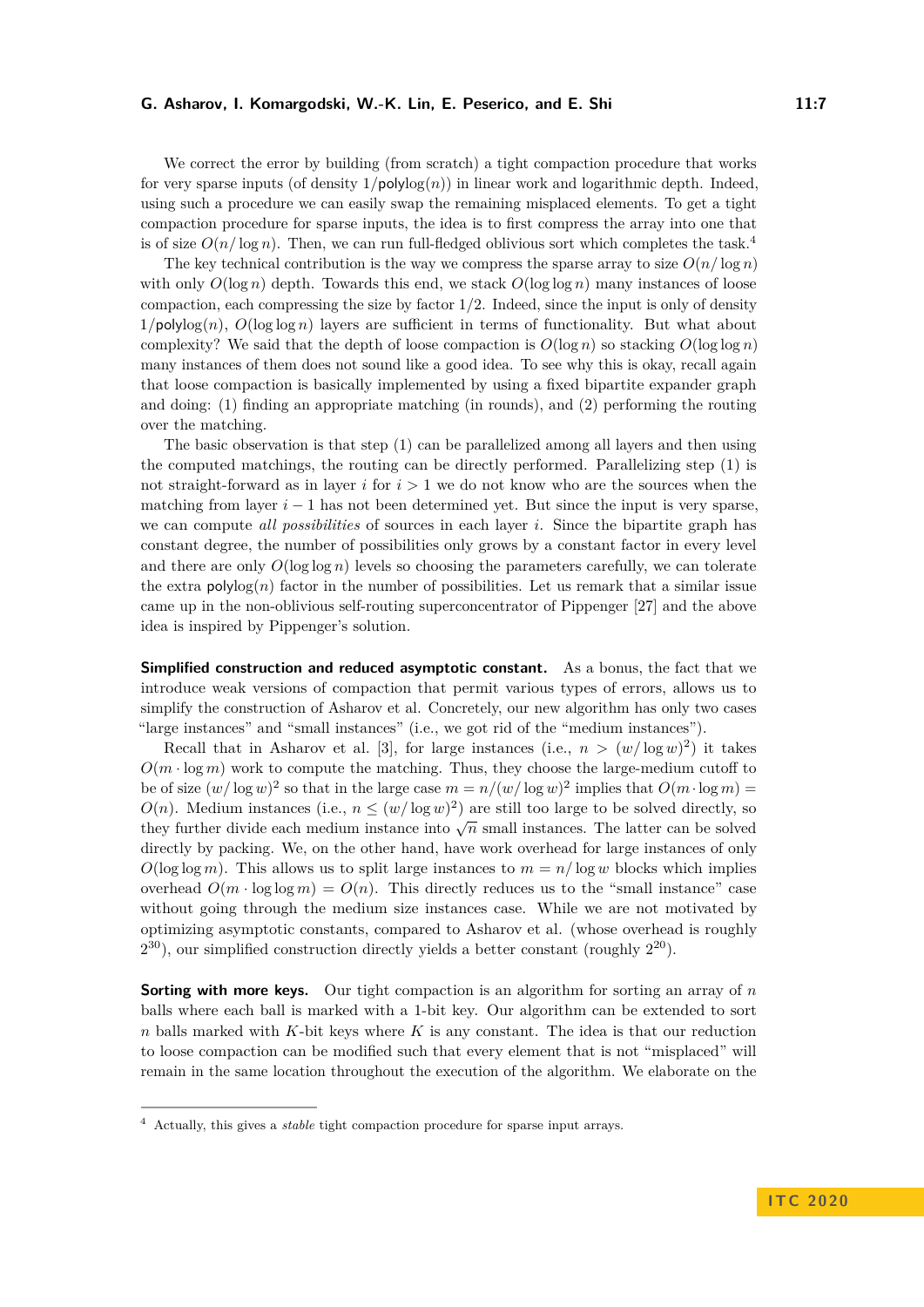### **11:8 Oblivious Parallel Tight Compaction**

details of this modification in Remark [15.](#page-11-0) With this feature, we can first compact the array, moving the elements tagged with the first key to the front, and then compact (recursively) the rest of the array, keeping those elements at the front.

In more detail, to sort an array of balls marked with keys from [*K*], we first run the plain tight compaction algorithm so that 1-balls (by *k*-balls we mean all balls marked with key  $k \in [K]$ ) are moved to the front. Then, we apply the variant of tight compaction, mentioned above, to compact 2-balls while keeping 1-balls unmoved. At the *k*th step for  $k \in [K]$ , to move the *k*-balls to their correct locations, we apply the variant of tight compaction to compact *k*-balls while keeping 1-balls through  $(k-1)$ -balls in place. The procedure finishes after *K* iteration. By inspection, this algorithm consumes  $O(K \cdot n)$  total work and  $O(K \cdot \log n)$ depth (which remain linear and logarithmic, respectively, as long as *K* is constant).

# **3 Preliminaries**

## **3.1 Definitions**

We use the standard exclusive-read and exclusive-write (EREW) parallel random-access machine (PRAM) model, parameterized by *N* memory *words*, unlimited number of CPUs, each word is  $w = \Theta(\log N)$  bits, each CPU has an internal state that consists of a small constant number of words. For any PRAM algorithm, we characterize the efficiency by *work* and *depth*, where work is the total number of word-level operations performed by all CPUs, and depth is the number of parallel steps consumed by the algorithm. As the input size  $n \leq N$ , we always have  $w = \Omega(\log n)$ . The details are deferred to the full version.

In this work, we require algorithms being both *oblivious* and *deterministic*. Roughly speaking, given a PRAM algorithm *M*, we require the existence of a simulator Sim such that for all input **I**, given only the input size  $n = |I|$  (without knowing **I**), Sim outputs the identical sequence of accessed memory addresses during the computation  $M(\mathbf{I})$ . The formal definitions are deferred to the full version.

# **3.2 Tools**

We will use several (standard) tools on which we elaborate next.

**Oblivious sorting.** Ajtai et al. [\[2\]](#page-21-6) shows that there is a comparator-based circuit with  $O(n \cdot \log n)$  comparators and  $O(\log n)$  depth that can sort any array of length *n*.

<span id="page-7-0"></span>▶ **Theorem 2** (Ajtai et al. [\[2\]](#page-21-6)). *There is a deterministic oblivious sorting algorithm in the PRAM model with word size w that sorts n elements using*  $O([D/w] \cdot n \cdot \log n)$  *work and O*(log *n*) *depth, where D denotes the length of each element in bits.*

**Expanders.** Our construction relies on dense family (i.e., one per say every power of 2) of constant degree bipartite expander graphs that have several appealing properties: (1) their entire edge set can be computed in linear time in the number of nodes and (2) their entire edge set can be partitioned into a constant number of disjoint perfect matchings. For this, we use either of the well-known construction of expander graphs presented by Margulis [\[24\]](#page-22-8), Gabber and Galil [\[14\]](#page-21-18), or Jimbo and Maruoka [\[19\]](#page-21-19). It is well-known that these graph satisfies the above properties (e.g., it was used in the sorting network of Ajtai et al. [\[2\]](#page-21-6) and the self-routing superconcentrators of Pippenger [\[27\]](#page-22-1)). Below, we provide a precise statement for completeness. We note that more modern constructions of expanders, while giving better constants due to higher spectral gap, do not fit our purpose since they usually result with families which are neither dense enough nor satisfy property (1).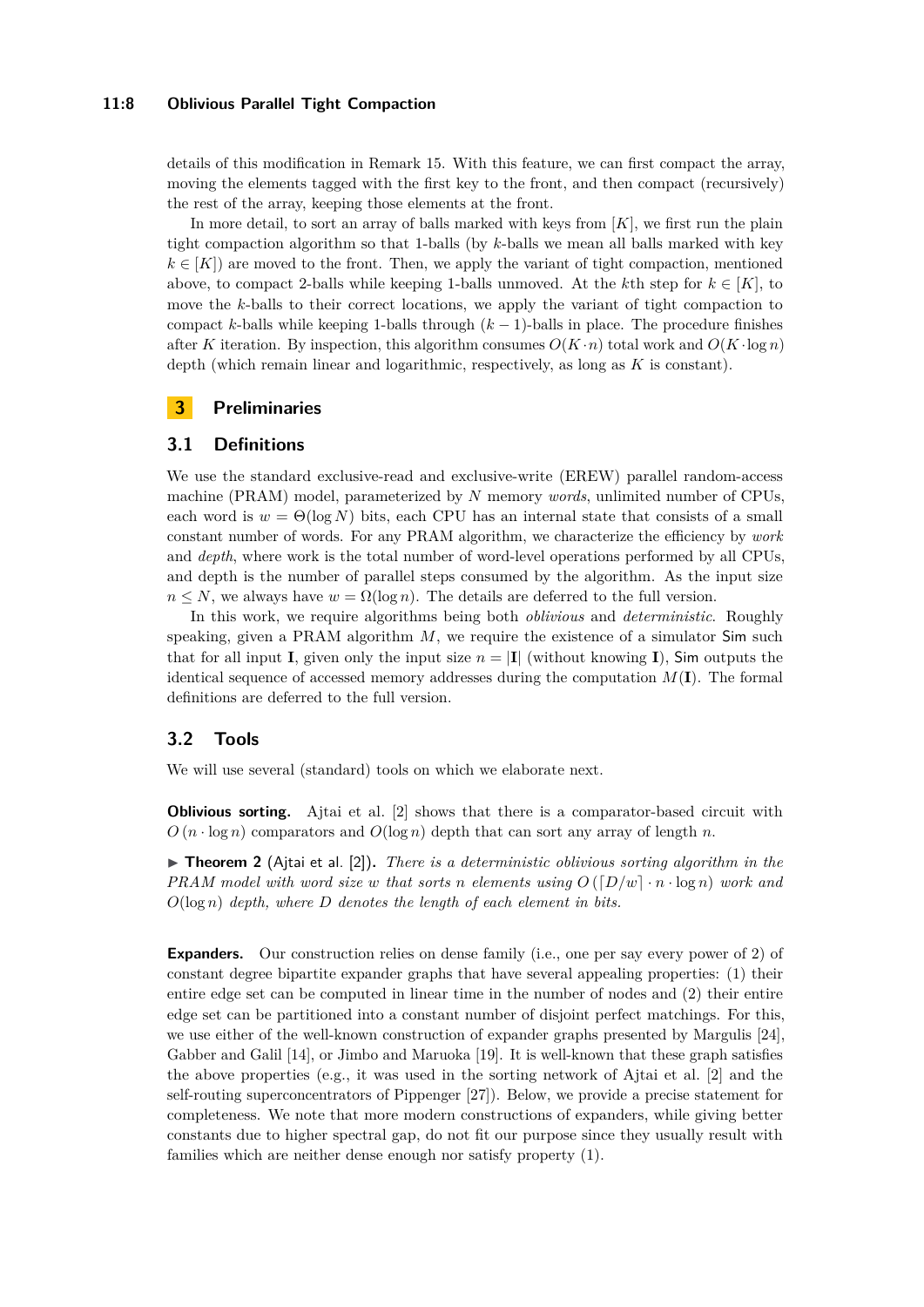Let  $G = (L, R, E)$  be a *d*-regular bipartite graph such that  $|L| = |R|$ . Let  $P_1, \ldots, P_d$  be a partition of *E* into *d* disjoint perfect matchings. (Note that by Hall's theorem [\[18\]](#page-21-20), such a partition always exists though it may not unique and may not be efficiently computable for an arbitrary *d*-regular bipartite.) We say the vertex *u* is the *r*-th neighbor of *v*, denoted as  $\Gamma_r(v)$ , if and only if  $(u, v)$  is an edge in  $P_r$ . The proof is deferred to the full version.

<span id="page-8-1"></span>**► Theorem 3.** For any constant  $\lambda \in (0,1)$ , there exists a family of bipartite graphs  $\{G_{\lambda,n}\}_{n\in\mathbb{N}}$ *and a constant*  $d_{\lambda} \in \mathbb{N}$ *, such that for every*  $n \in \mathbb{N}$  *being a power of 2,*  $G_{\lambda,n} = (L, R, E)$  *has*  $|L| = |R| = n$  vertices on each side, it is  $d_{\lambda}$ -regular, and for every sets  $S \subseteq L, T \subseteq R$ , it *holds that*

$$
\left| e(S,T) - \frac{d_{\lambda}}{n} \cdot |S| \cdot |T| \right| \leq \lambda \cdot d_{\lambda} \cdot \sqrt{|S| \cdot |T|},
$$

*where*  $e(S,T)$  *is the number of edges*  $(s,t) \in E$  *such that*  $s \in S$  *and*  $t \in T$ *. Additionally, in the word-RAM model with word size w such that*  $w \geq \Omega(\log n)$ *,* 

- 1. *there exists a (uniform) linear work algorithm that on input*  $1^n$  *outputs the entire edge set of*  $G_{\lambda,n}$ *.*
- <span id="page-8-2"></span>2. *there exists a (uniform) constant work algorithm that on input*  $r \in [d_\lambda], v \in L \cup R$ , *computes*  $\Gamma_r(v)$ *, where*  $\Gamma_r(v)$  *is defined with respect to a fixed partition of*  $G_{\lambda,n}$ *.*

# **4 Our Abstractions**

We will realize tight compaction in Section [5](#page-11-1) in linear work and logarithmic depth. On our path towards this goal, we implement a few abstractions that we define next. They will not only help us present the construction in a modular way, but we believe that some of them might be of independent interest. All the following abstractions take as input an array of balls and are parameterized by functions  $\alpha(\star)$ ,  $\beta(\star)$ ,  $\epsilon(\star)$ , or  $\gamma(\star)$ , where  $\star$  is a placeholder for the number of balls in the input array.

# **4.1 Tight Compaction**

In the tight compaction problem one is given an input array containing *n* balls each of which marked with a 1-bit label that is either 0 or 1. The output is a permutation of the input array such that all the 1-balls are moved to the front of the array.

 $\triangleright$  **Definition 4** (Tight compaction). Let **I** be an array of *n* balls such that each ball is labeled *with 0 or 1. On input I, tight compaction outputs an array O which is a permutation of the balls in I such that all the 0-balls appear before the 1-balls.*

## **4.2 Swapper and Imbalanced Swapper**

An  $\epsilon$ -swapper is parametrized by a function  $\epsilon: \mathbb{N} \to [0,1]$ . This procedure gets as input an array **I** of *n* balls where each ball is marked with a color from {red, blue,  $\perp$ }. It is guaranteed that the number of red balls is equal to the number of blue balls. The output of the procedure is an array **O** of size *n* in which all but at most  $\epsilon \cdot n$  red-blue ball pairs are swapped, where the swapped balls are marked as  $\perp$  but the non-swapped balls keep the input colors. Looking forward, the output colors will be utilized to further swap balls later in Algorithm [1.](#page-12-0)

<span id="page-8-0"></span> $\triangleright$  **Definition 5** (e-swapper). Let **I** be an array of *n* balls such that each ball is marked either red, blue, or  $\perp$  and the number of red balls equals to the number of blue balls. On input **I**,  $\epsilon$ -swapper outputs an array **O** of size *n* which is a permutation of **I**, the number of red balls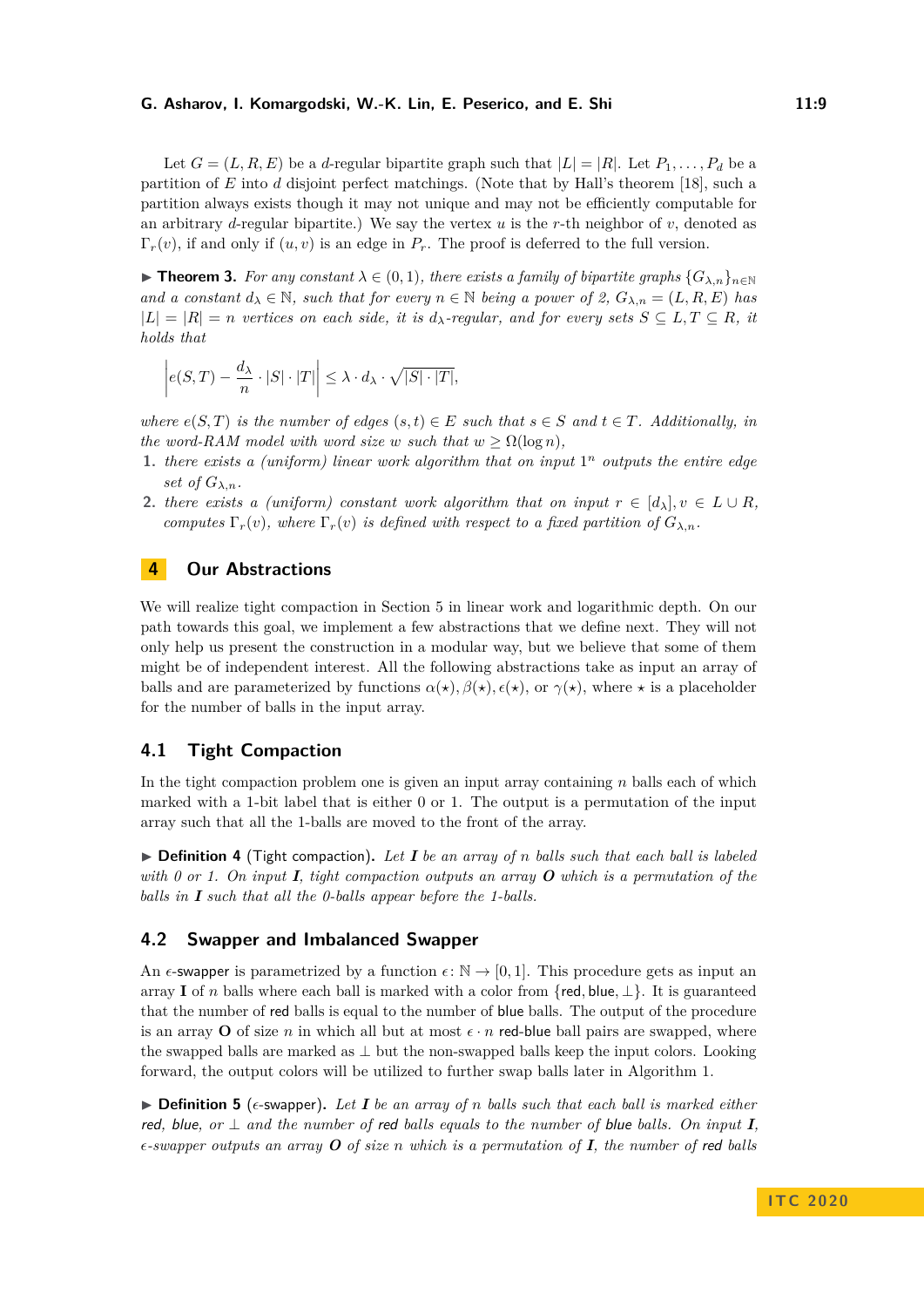*equals to the number of* blue *balls in O, the total number of* red *and* blue *balls in O is at most*  $\epsilon \cdot n$ *, and for every*  $i \in [n]$ *:* 

- **1.** *If*  $I[i]$  *is* ⊥, *then*  $O[i] = I[i]$  *and it is marked* ⊥.
- **2.** *If I*[*i*] *is* red *(resp.* blue*), then either*
	- **a.**  $O[i] = I[i]$  *and it is marked red (resp. blue), or*
	- **b.**  $O[i] = I[i]$  and marked ⊥ for some blue  $I[i]$  (resp. red  $I[i]$ ).<sup>[5](#page-9-0)</sup>

An  $\epsilon$ -imb-swapper (stands for *imbalanced swapper*) generalizes an  $\epsilon$ -swapper. It also takes as input an array **I** of *n* balls, where each ball is marked with a color from {red, blue,  $\perp$ }, but the difference is that the number of red balls does not have to be equal to the number of blue balls. Let  $q(\mathbf{I}) = |n_{\text{red}} - n_{\text{blue}}|$ , where  $n_{\varphi}$  for  $\varphi \in \{\text{red}, \text{blue}\}$  is the number of balls with color  $\varphi$  in **I**, be the number of "extra" balls in **I** from either color. On input **I**, an  $\epsilon$ -imb-swapper outputs an array **O** that satisfies the same requirement as **O** in Definition [5](#page-8-0) except that the total number of balls in **O** that are either red or blue is at most  $\epsilon \cdot n + q(\mathbf{I})$ .

We provide realizations for both primitives. We call the first realization Swapper and the second one ImWeakSwapper, where the difference is not only the imbalance of red and blue balls but also the value of  $\epsilon$ . Specifically, for an input array with *n* balls, Swapper makes all necessary swaps except for (1*/*poly log *n*)-fraction in *O*(log *n*) depth, whereas ImWeakSwapper makes all the necessary swaps except for a constant fraction but in constant depth.

The following lemmas are proven in Sections [6.3](#page-15-0) and [6.4,](#page-17-0) respectively:

<span id="page-9-1"></span>**Example 1** Lemma 6 (Swapper). For all constants  $c \in \mathbb{N}$ , letting  $\epsilon(x) = 1/\log^c x$ , there exists a *deterministic oblivious procedure* Swapper *that implements -*swapper *in the PRAM model. Letting w be the word size, n be the number of balls in the input array, and D be the size of each ball in bits, Swapper consumes*  $O([D/w] \cdot n)$  *work and*  $O(\log n)$  *depth.* 

<span id="page-9-2"></span> $\triangleright$  **Lemma 7** (Imbalanced weak swapper). For every constant  $\ell \in \mathbb{N}$ , there exists a deterministic *oblivious procedure* ImWeakSwapper *that implements an*  $(1/\ell)$ -imb-swapper *in the PRAM model. Letting w be the word size, n be the number of balls in the input array, and D be the size of each ball in bits,* ImWeakSwapper *consumes*  $O([D/w] \cdot n)$  *work and*  $O(1)$  *depth.* 

## **4.3 Compression**

The next abstraction is called  $(\alpha, \beta)$ -compression and it is parametrized by  $\alpha, \beta \colon \mathbb{N} \to [0, 1]$ such that  $\forall x \in \mathbb{N}$ :  $\alpha(x) \leq \beta(x)$ . It gets as input an array **I** of *n* balls where each ball is either real or dummy. It is guaranteed that the number of real balls in **I** is at most  $\alpha \cdot n$ . The output of the procedure is an array **O** of size  $\beta \cdot n$  that contains all the real balls from **I**. The output may consist of "filler" balls that are not in the input (and note that even with fillers, we can still "reverse route" the real output balls back to the input).

 $\triangleright$  **Definition 8** (( $\alpha$ ,  $\beta$ )-compression). Let **I** be an array of *n* balls such that each balls is marked *real or dummy, where the number of real balls is at most*  $\alpha \cdot n$ *. On input I*,  $(\alpha, \beta)$ -compression *outputs an array*  $O$  *of size*  $\beta \cdot n$  *that consists of all the real balls in*  $I$ *, where the real balls are still marked* real*, and the other balls are arbitrary and marked* dummy*.*

<span id="page-9-3"></span>The following lemmas are proven in Sections [6.2](#page-14-0) and [6.7,](#page-20-0) respectively.

<span id="page-9-0"></span>As the word "swap" hints, our algorithm will indeed swap a blue  $I[i]$  with a red  $I[j]$  and then output exactly  $(O[i], O[j]) = (I[j], I[i])$  for the pair  $(i, j)$ ; the abstraction is relaxed (as no pairing required) yet sufficient later.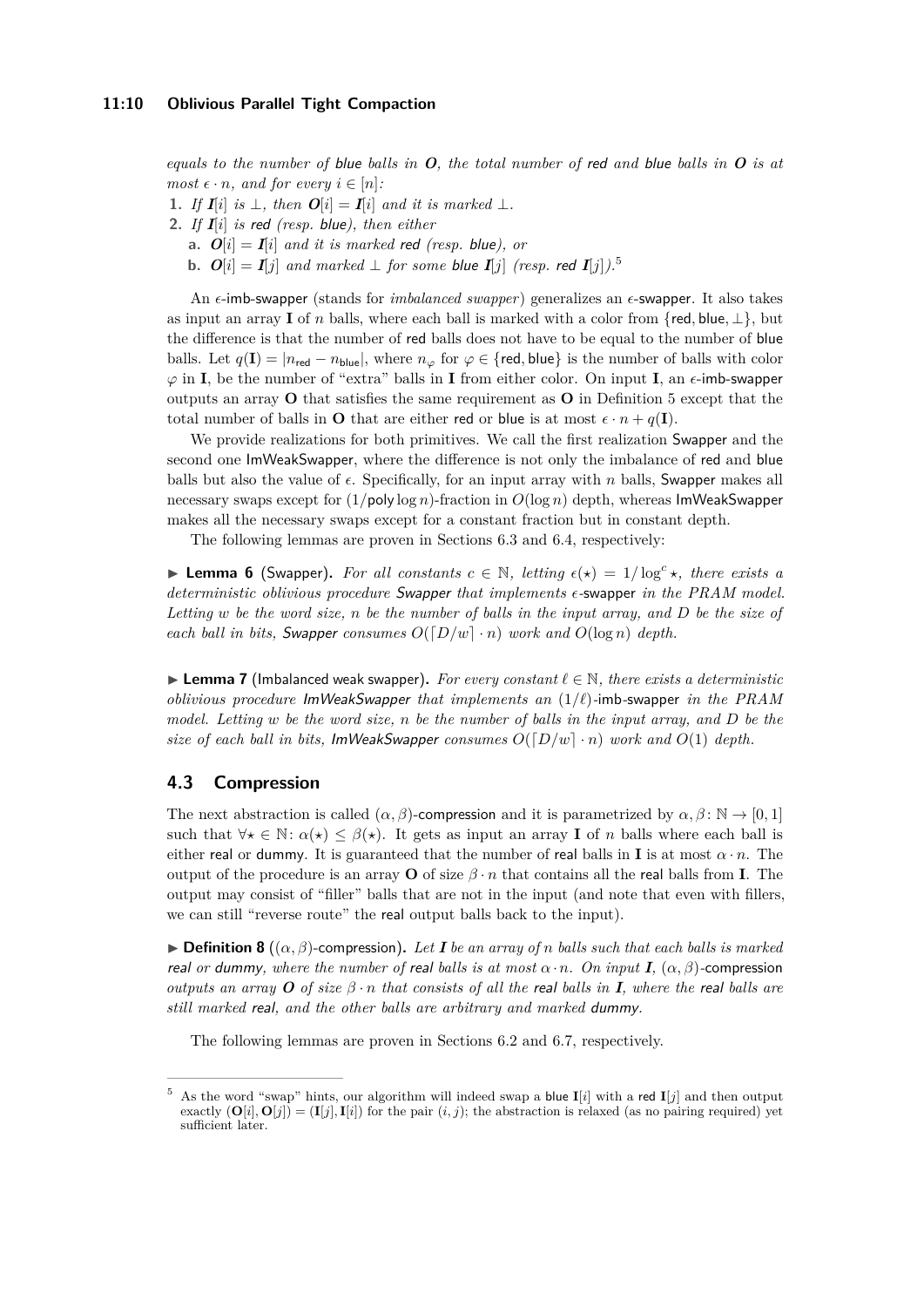**Example 1** (Compression). For all large enough constants  $c \in \mathbb{N}$ , letting  $\alpha(\star) = 1/\log^c \star$  and  $\beta(\star) = 1/\log \star$ , there exists a deterministic oblivious procedure Compression that implements *an* (*α, β*)*-*compression *in the PRAM model. Letting w be the word size, n be the number of balls in the input array, and D be the size of each ball in bits,* Compression *consumes*  $O([D/w] \cdot n)$  *work and*  $O(\log n)$  *depth.* 

<span id="page-10-0"></span>**Example 10** (Fast compression for short inputs). *There exists a constant*  $\alpha \in (0,1/2)$  *for which there exists a deterministic oblivious procedure* FastCompression *that implements an*  $(\alpha, 1/2)$ -compression *in the PRAM model. Letting w be the word size,*  $n \leq w/\log w$  *be the number of balls in the input array, and D be the size of each ball in bits,* FastCompression *consumes*  $O([D/w] \cdot n)$ *-work and*  $O(n)$  *depth.* 

## **4.4 Weak Compression**

Lastly, we define  $\gamma$ -approx- $(\alpha, \beta)$ -compression for  $\alpha, \beta, \gamma \colon \mathbb{N} \to [0, 1]$  such that  $\forall \star \in \mathbb{N} \colon \gamma(\star) \leq$  $\alpha(\star) \leq \beta(\star)$ . This algorithm is the same as  $(\alpha, \beta)$ -compression except that there the is a "mistake" on  $\gamma \cdot n$  inputs which are not in the output array **O**. Those balls appear in another array **E** and they are in the same positions as in **I**. That is, intuitively, the algorithm moves some real balls from **I** into the output array **O**, while other real balls are not moved and still reside in **I**. We call that array **E**. Note that 0-approx- $(\alpha, \beta)$ -compression is equivalent to  $(\alpha, \beta)$ -compression, as **E** will consist of only dummy balls.

 $\triangleright$  **Definition 11** ( $\gamma$ -approx- $(\alpha, \beta)$ -compression). Let **I** be an array of *n* balls such that each *ball is marked real or dummy, where the number of real balls is at most*  $\alpha \cdot n$ *. On input I*, *γ-*approx*-*(*α, β*)*-*compression *is an algorithm that outputs two arrays O and E, such that*

- $\bullet$  *O* is an array of  $\beta \cdot n$  balls that consists of all real balls in **I** except  $\gamma$  fraction, where the real *balls are still marked* real*, and the other balls are arbitrary and marked* dummy*.*
- *E is obtained by removing from I all the* real *balls that reside in O and replacing them* m. *with* dummy*s.*

The following lemmas are proven in Sections [6.5](#page-18-0) and [6.6,](#page-19-0) respectively.

<span id="page-10-1"></span>**I Lemma 12** (Weak compression). *There exists a constant*  $\alpha \in (0,1/2)$ *, such that for all constants*  $c \in \mathbb{N}$ *, letting*  $\gamma(*) = 1/\log^c *$ *, there exists a deterministic oblivious procedure* WeakCompression *that implements a γ-*approx*-*(*α,* 1*/*2)*-*compression *in the PRAM model. Letting w be the word size, n be the number of balls in the input array, and D be the size of each ball in bits,* WeakCompression *consumes*  $O([D/w] \cdot n)$  *work and*  $O(\log \log n)$ *depth.*

<span id="page-10-2"></span>**I Lemma 13** (Slow weak compression). There exists a constant  $\alpha \in (0, 1/2)$  such that for *all constants*  $c \in \mathbb{N}$ , letting  $\gamma(*) = 1/\log^c *$ , there exists a deterministic oblivious procedure SlowWeakCompression *that implements a γ-*approx*-*(*α,* 1*/*2)*-*compression *in the PRAM model. Letting w be the word size, n be the number of balls in the input array, and D be the size of each ball in bits, SlowWeakCompression consumes*  $O(n \cdot \log \log n + [D/w] \cdot n)$ *-work and O*(log log *n*) *depth.*

We summarize our lemmas and their complexities in Figure [1,](#page-11-2) where we let *n* denote the number of balls in each input array. Figure [1](#page-11-2) also depicts how our implementations correspond to each other and provides an overview of the roadmap towards our tight compaction algorithm.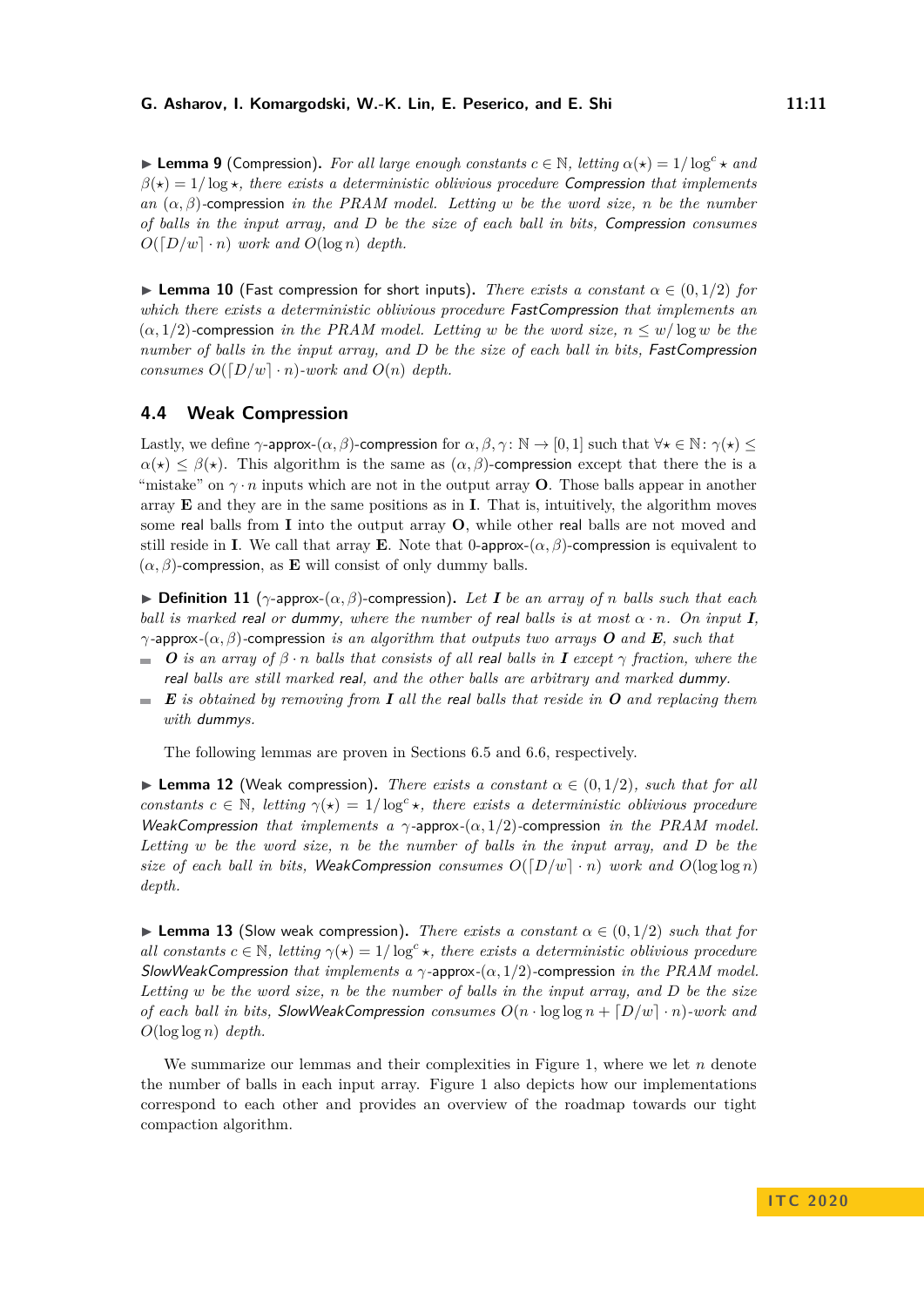## **11:12 Oblivious Parallel Tight Compaction**

<span id="page-11-2"></span>

| Name                         | Reference             | Abstraction                                        | $\mathbf{Work}^{\mathit{a}}$ | Depth            |
|------------------------------|-----------------------|----------------------------------------------------|------------------------------|------------------|
| TightCompaction              | Theorem $1$ ( $\S5$ ) | <b>Tight Compaction</b>                            | O(n)                         | $O(\log n)$      |
| Swapper                      | Lemma $6$ ( $\S6.3$ ) | $1/polylog-swapper$                                | O(n)                         | $O(\log n)$      |
| <b>ImWeakSwapper</b>         | Lemma $7(§6.4)$       | $O(1)$ -imb-swapper                                | O(n)                         | O(1)             |
| Compression                  | Lemma $9(6.2)$        | $(1/\text{polylog}, 1/\log)$ -compression          | O(n)                         | $O(\log n)$      |
| FastCompression <sup>b</sup> | Lemma 10 $(§6.7)$     | $(O(1), 1/2)$ -compression                         | O(n)                         | O(n)             |
| WeakCompression              | Lemma 12 $(\S6.5)$    | $1/\text{polylog-approx-}(O(1), 1/2)$ -compression | O(n)                         | $O(\log \log n)$ |
| SlowWeakCompression          | Lemma 13 $(§6.6)$     | $1/\text{polylog-approx-}(O(1), 1/2)$ -compression | $O(n \cdot \log \log n)$     | $O(\log \log n)$ |

<span id="page-11-3"></span>*a* In this table, we assume that *D*, each ball size in bits, is  $O(w)$ .

<span id="page-11-4"></span>*b* Assuming  $n \leq w/\log w$ .



**Figure 1** The diagram depicted the relationship between the implementations of our abstractions. TightCompaction is implemented using Compression and Swapper, where the latter is implemented using ImWeakSwapper and WeakCompression, and the latter is implemented using SlowWeakCompression and FastCompression.

# <span id="page-11-1"></span>**5 Parallel Tight Compaction**

<span id="page-11-5"></span>In this section we present our tight compaction algorithm.

▶ **Theorem 14** (Restatement of Theorem [1\)](#page-2-2). *There exists a deterministic oblivious algorithm* TightCompaction *that implements tight compaction in the PRAM model. Letting w be the word size, n be the number of balls in the input array, and D be the size of each ball in bits,* TightCompaction consumes  $O([D/w] \cdot n)$  work and  $O(\log n)$  depth.

We use the Swapper and Compression algorithms from Lemmas [6](#page-9-1) and [9.](#page-9-3) Specifically, we use Compression to implement  $(\frac{1}{\log^c x}, \frac{1}{\log^c x})$ -compression for some constant *c* (see Lemma [9\)](#page-9-3) and let Swapper implement  $\left(\frac{1}{\log^c x}\right)$ -swapper (for the same constant *c*).

**Proof of Theorem [14.](#page-11-5)** See the full version for detailed analysis.

<span id="page-11-0"></span> $\triangleright$  Remark 15 (Compacting with more keys). In TightCompaction, the balls marked as  $\perp$  in Step [1](#page-12-1) are never moved throughout the execution and remain in the same place in the output array **O**. Hence, whenever we want the first *t* balls to remain in the same location throughout the algorithm while compacting the last  $n - t$  balls for some  $t \leq n$ , it suffices to modify TightCompaction as follows. First, we let TightCompaction get *t* as an extra input. Then, we modify Step [1](#page-12-1) to always mark the first *t* balls as ⊥, while counting 0-balls and marking blue and red on the remaining  $n - t$  balls. This modification achieves the abstraction we mentioned in the end of Section [2](#page-3-0) in the context of compacting balls tagged with more than 1-bit keys: compacting an array while keeping some elements in place.

# **6 Realizing the Abstractions**

In this section we provide proofs of our abstractions, i.e., proofs for Lemmas [6,](#page-9-1) [7,](#page-9-2) [9,](#page-9-3) [10,](#page-10-0) [12,](#page-10-1) and [13.](#page-10-2) We start with a common procedure for obliviously finding a matching with a particular structure in a bipartite graph. We use this procedure to implement Compression (Lemma [9\)](#page-9-3) and SlowWeakCompression (Lemma [13\)](#page-10-2). As each of the building block (including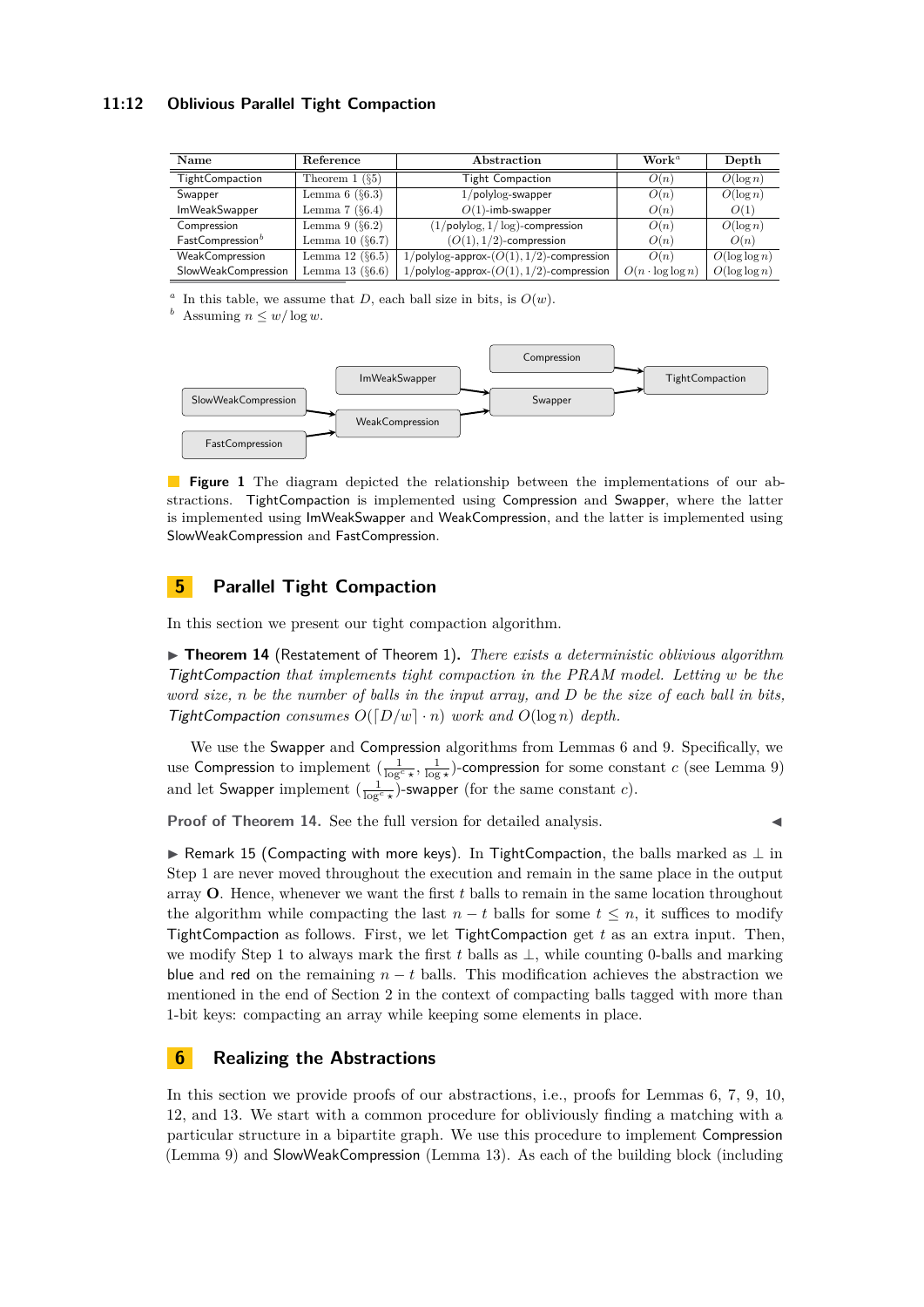- <span id="page-12-0"></span>**Algorithm 1** TightCompaction(I).
- **Input**: an array **I** of *n* balls, each ball is labeled by a single bit 0 or 1.
- <span id="page-12-1"></span>**Procedure:**
	- **1. Color the misplaced 1-balls by blue and the misplaced 0-balls by red (notice that there is the same amount of each).**
		- **a.** Count the number of 0-balls in **I**, let *d* be this number.
		- **b.** For  $i = 1, 2, \ldots, n$ , in parallel, do the following:
		- **i.** If  $I[i]$  is a 1-ball and  $i \leq d$ , mark  $I[i]$  as blue.
			- **ii.** If  $I[i]$  is a 0-ball and  $i > d$ , mark  $I[i]$  as red.
		- **iii.** Otherwise, mark **I**[ $i$ ] as ⊥.
	- **2. Swap red and blue balls guaranteeing that only** *n/***polylog***n* **misplaced balls remain.**
		- **a.** Run Swapper $(I)$  and let  $I'$  be the resulting array.
	- **3. Mark and compress the remaining misplaced balls into an array of size**  $n/\log n$ .
		- **a.** For each ball in  $I'$ , in parallel, mark it as real if it is red or blue, and mark as dummy if ⊥.
		- **b.** Run Compression( $I'$ ). Let C be the resulting array, and let  $Aux_1$  be the array recording every move of balls during the compression.
	- **4. Swap reds and blues in the compressed array by sorting the array (moving reds to the front and blues to the end).**
		- **a.** Using an oblivious sort (e.g. AKS; see Theorem [2\)](#page-7-0), permute the array *C* so that red balls are at the front and blue balls are at the back. Let  $Aux<sub>2</sub>$  be the array recording every move of balls during the sorting.
		- **b.** For each  $i \in [\lfloor n/2 \rfloor]$ , in parallel, swap  $C[i]$  and  $C[n-i+1]$  if and only if  $C[i]$  is red and  $C[n-i+1]$  is blue. Let  $C'$  be the result.
	- **5. Reverse route the swapped balls in the compressed array back into the original one.**
		- **a.** Using Aux<sub>2</sub> from Step [4a,](#page-12-2) perform the inversed permutation on *C'*. Then, using Aux<sub>1</sub> from Step [3b,](#page-12-3) perform the inversed compression on  $C'$  back to  $\mathbf{I}'$ . Let the result be **O**.
- <span id="page-12-6"></span><span id="page-12-3"></span><span id="page-12-2"></span>**Output:** The array **O**.

bipartite expander graphs, counting, and oblivious sorting) are both deterministic and oblivious, a straightforward syntactic checking proves obliviousness and determinism for each above lemma, and hence we will focus only on proving the correctness and efficiency.

# **6.1 Find Matching**

Let  $G = (L, R, E)$  be a *d*-regular bipartite graph. For  $r \in [d]$  and vertex *u* in  $G_{\lambda,n}$ , let  $\Gamma_r(u)$ denote the *r*-th neighbor of *u* in  $G_{\lambda,n}$ . For a subset of edges  $M \subseteq E$ , and any node  $u \in L \cup R$ . let  $\Gamma_M(u) = \{v \in L \cup R \mid (u, v) \in M\}$  be the set of neighboring vertices of *u* in *M*. We define an  $(a, b)$ -matching for a subset of nodes  $S \subseteq L$  on the left, as a subset of edges for which every vertex from *S* is connected to at least *a* vertices on the right and that each vertex on the right is connected to at most *b* vertices from *S*. [6](#page-12-4)

<span id="page-12-5"></span><span id="page-12-4"></span> $6$  The term "matching" follows previous works [\[3\]](#page-21-3), and it is also known as "assignment" or "compactor" [\[9,](#page-21-17) [27\]](#page-22-1).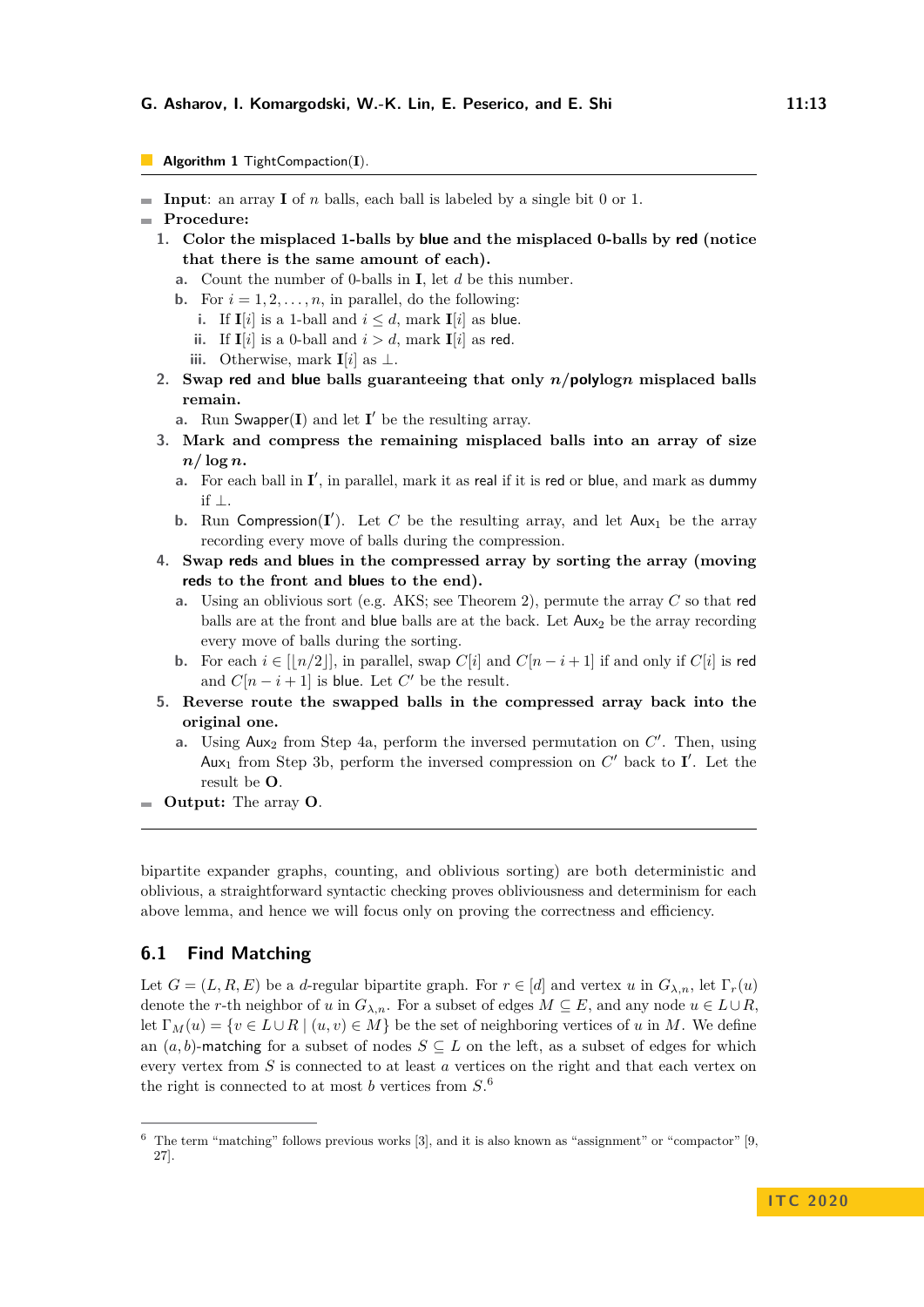#### **11:14 Oblivious Parallel Tight Compaction**

**► Definition 16** ((*a, b*)-matching). We say that  $M \subseteq E$  is an  $(a, b)$ -matching of  $S \subseteq L$  in *G iff (1) for all*  $u \in S$ ,  $|\Gamma_M(u)| \ge a$ *, and (2) for all*  $v \in R$ ,  $|\Gamma_M(v)| \le b$ *.* 

We relax Definition [16](#page-12-5) to allow for an error. Namely, we define *γ*-approx-(*a, b*)-matching as an  $(a, b)$ -matching except that condition (1) holds for all but a  $\gamma$  fraction of vertices from *S*. That is, there is a subset  $S' \subseteq S$  such that  $|S'| \geq (1 - \gamma) \cdot |S|$  and for every  $u \in S'$ ,  $|\Gamma_M(u)| \geq a$ .

**► Definition 17** ( $\gamma$ -approx- $(a, b)$ -matching). We say that  $M \subseteq E$  is a  $\gamma$ -approx- $(a, b)$ -matching of *S* in *G iff condition (1) holds for all but γ faction of nodes in S, and condition (2) still holds.*

Let  $G_{\lambda,n} = (L, R, E)$  with  $\lambda := 1/64$  be the  $d_{\lambda}$ -regular expander from Theorem [3.](#page-8-1) Let  $B := |d_{\lambda}/2|$ . In the rest of this subsection, we prove the following two claims.

<span id="page-13-0"></span> $\triangleright$  Claim 18 (SlowMatch). For any input *I* ⊆ [*n*] such that  $|I|$  ≤ *n*/32, the procedure SlowMatch (see Algorithm [2\)](#page-14-1) outputs a  $(B, B/4)$ -matching of *I* in  $G_{\lambda,n}$ . It consumes  $O(n \cdot n)$ log *n*) work and *O*(log *n*) depth.

<span id="page-13-1"></span> $\triangleright$  Claim 19 (WeakSlowMatch). Let constant  $c > 0$ , and  $\gamma(n) = 1/\log^c(n)$ . For any input *I* ⊆ [*n*] such that  $|I|$  ≤ *n*/32, the procedure WeakSlowMatch (see Algorithm [3\)](#page-14-2) outputs a *γ*-approx-(*B, B/*4)-matching of *I* in  $G_{\lambda,n}$ . It consumes  $O(n \cdot \log \log n)$  work and  $O(\log \log n)$ depth.

We also use the following claim from [\[3\]](#page-21-3).

<span id="page-13-2"></span>B Claim 20 (FastMatch, [\[3,](#page-21-3) Claim 5.16]). For any input *I* ⊆ [*n*] such that |*I*| ≤ *n/*32 and  $n \leq w/\log w$ , there exists a procedure FastMatch outputs a  $(B, B/4)$ -matching of *I* in  $G_{\lambda,n}$ . It consumes  $O(n)$  work and  $O(n)$  depth.

**Overview.** We start with a high-level overview of the non-oblivious matching algorithm, inspired by Pippenger [\[27\]](#page-22-1), Chan et al. [\[9\]](#page-21-17), and Asharov et al. [\[3\]](#page-21-3). Claims [18,](#page-13-0) [19,](#page-13-1) and [20](#page-13-2) are all based on this algorithm with minor variations, as we explain below. Given a bipartite graph with vertices *L*, *R* and a set  $S \subseteq L$  of *m* marked vertices, we first mark all vertices in *S* as "unsatisfied". Then, in each round:

- **Each unsatisfied vertex**  $u \in S$ **:** Send a request to each one of the neighbors of *u*.
- **Each vertex**  $v \in \mathbb{R}$ : If *v* received more than  $B/4$  requests in each round, it replies with "negative" to all requests it received in this round. Otherwise, it replies with "positive" to all requests it received. (If *v* did not receive any request, it replies no positive nor negative.)
- **Each unsatisfied vertex**  $u \in S$ : If *u* received more than *B* positive replies then take m. these edges to the matching and change the status to "satisfied".

The output is all the edges in the matching. Note that in each round there are  $O(|S|) = O(m)$ transmitted messages, where each message is just a single bit. Using the expansion of the graph and the fact that  $|S|$  is small enough, in each iteration the number of unsatisfied vertices is decreased by a factor  $1/2$ . This implies that within  $O(\log m)$  iterations all unsatisfied vertices will become satisfied. Claim [18](#page-13-0) is obtained by running this algorithm while always simulating dummy access to hide which node is transmitting messages and which is not. This causes a logarithmic blow-up in the total work. Claim [19](#page-13-1) is obtained by observing that if the above process is executed for only  $O(\log \log n)$  iterations, then all but  $1/\text{polylog}(n)$ fraction of vertices become satisfied. Lastly, Claim [20](#page-13-2) is obtained by observing that if *n* is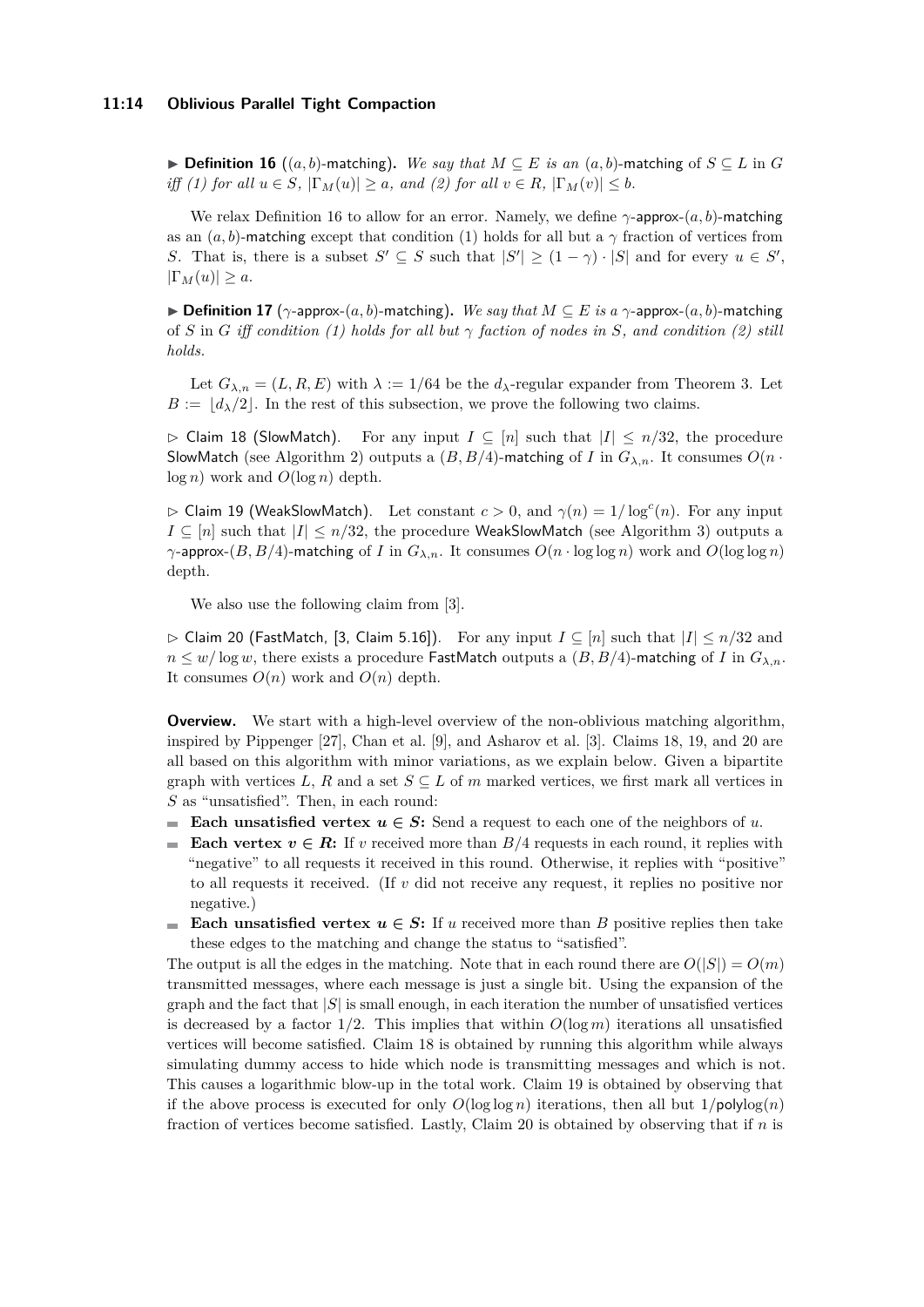small enough, the whole graph can fit into  $O(1)$  words and so it can be read within  $O(1)$ queries and so we can run the above algorithm without the logarithmic overhead incurred by simulating dummy accesses.

## <span id="page-14-1"></span>**Algorithm 2** SlowMatch: (*B, B/*4)-matching.

- **Input:** An array **I** of *n* indicators representing a subset  $I \subset [n]$  such that  $|I| \leq \frac{n}{32}$  and  $n > w/\log w$ .
- <span id="page-14-3"></span>**The procedure:**
	- **1.** Let *M* be a  $(d_1 \times n)$ -array of indicators initialized to all 0s, where  $M[r, i]$  indicates if the *r*-th edge of the *i*-th left vertex is in the (*B, B/*4)-matching.
	- **2.** Let  $I' = I$ . Repeat the following for  $\lceil \log n \rceil$  iterations.
		- **a.** Initialize two arrays *Request* and *Positive*, both containing *n* 0s.
		- **b.** For each vertex  $u \in I'$ , send a "request" to all neighbors of  $u$ : For each  $r \in [d_{\lambda}]$ , perform the following sequentially. For all vertex  $u \in L$  in parallel, if  $u \in I'$ , increment *Request*[ $\Gamma_r(u)$ ]. (If  $u \notin I'$ , **perform fake accesses)**
		- **c.** For each vertex  $v \in R$ , if *v* received from 1 to  $B/2$  requests, then reply "positive" to *all neighbors of v:* For each  $r \in [d_{\lambda}]$ , perform the following sequentially. For all vertex  $v \in R$  in parallel, if  $1 \leq \text{Request}[v] \leq \text{B}/2$ , then increment *Positive*[ $\Gamma_r(v)$ ]. **(Otherwise, perform fake accesses)**
		- **d.** For each vertex  $u \in I'$ , if *u* received at least *B* positive replies, then *u* adds the edge  $(u, x)$  *to M* such that *x* replied positively: For each  $r \in [d_\lambda]$ , perform the following sequentially:

For all vertex  $u \in L$  in parallel, if  $u \in I'$  and  $Positive[u] \geq B$  and  $Request[\Gamma_r(u)] \leq$ *B/*2, then set  $M[r, u] := 1$ . **(Otherwise, perform fake accesses)** 

- **e.** For each vertex  $u \in I'$ , if *u* received at least *B* positive replies, then *u* removes itself *from I*': For all vertex  $u \in L$  in parallel, if  $Positive[u] \geq B$ , set  $I'[u] := 0$ .
- $\blacksquare$  **Output:** The array *M*.

<span id="page-14-2"></span>**Algorithm 3** WeakSlowMatch: 1*/* log*<sup>c</sup>* (*?*)-approx-(*B, B/*4)-matching.

- **Input:** An array **I** of *n* indicators representing a subset  $I \subset [n]$  such that  $|I| \leq \frac{n}{32}$ . **The procedure:**
	- **1.** Do everything exactly the same as in Algorithm [3,](#page-14-2) except that in step [2,](#page-14-3) perform only  $c \cdot \log \log n$  iterations.
- **Output:** The array *M*.

Proof of Claim [18.](#page-13-0) See the full version for detailed analysis.  $\lhd$ 

Proof of Claim [19.](#page-13-1) See the full version for detailed analysis.  $\lhd$ 

# <span id="page-14-0"></span>**6.2 Compression (Lemma [9\)](#page-9-3)**

**Example 1** (Compression). For all large enough constants  $c \in \mathbb{N}$ , letting  $\alpha(\star) = 1/\log^c \star$  and  $\beta(\star) = 1/\log \star$ , there exists a deterministic oblivious procedure Compression that implements *an* (*α, β*)*-*compression *in the PRAM model. Letting w be the word size, n be the number of balls in the input array, and D be the size of each ball in bits,* Compression *consumes*  $O([D/w] \cdot n)$  *work and*  $O(\log n)$  *depth.*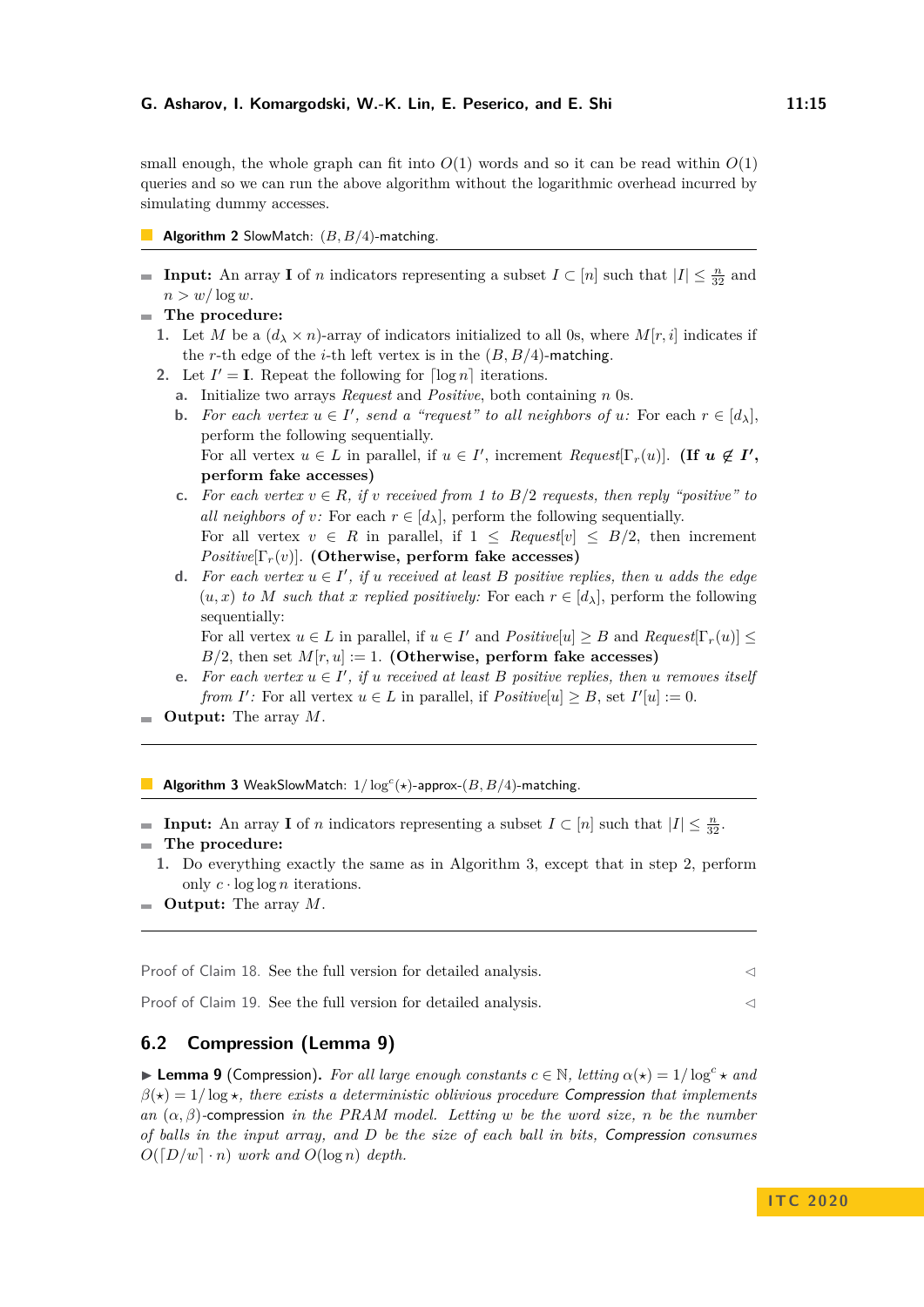## **11:16 Oblivious Parallel Tight Compaction**

To implement  $\left(\frac{1}{\log^c x}, \frac{1}{\log x}\right)$ -compression for large enough constant  $c \in \mathbb{N}$ , the input is an array of *n* balls, where at most  $\frac{n}{\log^c n}$  balls are real, and we want to compress the input down to  $n/\log n$  balls. Previously, it is known how to implement  $(\alpha', 1/2)$ -compression for small enough constant fraction  $\alpha'$  using  $(B, B/4)$ -matching in a bipartite expander [\[27,](#page-22-1) [3,](#page-21-3) [9\]](#page-21-17): Very roughly, every  $\mu$  balls are interpreted as a *block*, and every *B* blocks are put on a left vertex of the bipartite expander, where  $\mu$  and  $B$  are some parameters (which we will formalize later); Then, the (*B, B/*4)-matching is capable of routing all real blocks (i.e., a block contains any real ball) from left to right vertices while guaranteeing that every right vertex has at most  $B/4$  real blocks; Hence, merging the real blocks on every two right vertices into one vertex yields an array of a half number of balls. A straw-man implementation of  $(\frac{1}{\log^c x}, \frac{1}{\log x})$ -compression is applying SlowMatch for  $t := \log \log n$  rounds, but given that SlowMatch takes *O*(log *n*) depth (Claim [18\)](#page-13-0) to compute (*B, B/*4)-matching, the straw man takes more than logarithmic depth.

To reduce the total depth, we separate every instance of (*B, B/*4)-matching into two phases. Notice that in the straw-man implementation, there is a bipartite expander in each round, and every real block is routed through *t* layers of bipartite expanders. Thus, we connect t expanders into a directed graph  $H$ , where each directed edge  $(u, v)$  represents a potential move of a real or dummy block from *u* to *v*. In the first phase, given the input array, our compression marks every vertex in the first-layer expander such that is associated with any real block, and then it marks all vertices on *H* that is reachable by the first-layer marked vertices (i.e., mark a vertex if there exists a path from the first-layer marked vertices). In the second phase, we compute all *t* instances of (*B, B/*4)-matching *in parallel* as the marked vertices are the only input to SlowMatch, which takes  $O(\log n)$  depth as desired.

To ensure SlowMatch outputs correct (*B, B/*4)-matchings in the second phase, it suffices to ensure that the fraction of marked vertices is at most 1*/*32 as required in Claim [18.](#page-13-0) Given that the expanders are  $d_{\lambda}$ -regular, after  $t = \log \log n$  layers, the number of marked vertices grows by  $d_{\lambda}^{t}$  times, which is  $\log^{c'} n$  for some constant *c*'; Choosing a sufficiently large constant  $c > c'$  in the input satisfies the requirement. Finally, as the marked vertices consists of all the vertices that any real block will be routed through, the resulting matchings are capable of routing all real blocks. The algorithm is formalize in Algorithm [4.](#page-16-0)

**Proof of Lemma [9.](#page-9-3)** See the full version for detailed analysis.

# <span id="page-15-0"></span>**6.3 Swapper (Lemma [6\)](#page-9-1)**

**Example 1** Lemma 6 (Swapper). For all constants  $c \in \mathbb{N}$ , letting  $\epsilon(x) = 1/\log^c x$ , there exists a *deterministic oblivious procedure* Swapper *that implements -*swapper *in the PRAM model. Letting w be the word size, n be the number of balls in the input array, and D be the size of each ball in bits, Swapper consumes*  $O([D/w] \cdot n)$  *work and*  $O(\log n)$  *depth.* 

Let  $c \in \mathbb{N}$  be the constant for which we wish to implement  $(1/\log^c x)$ -swapper. We use ImWeakSwapper (from Lemma [7\)](#page-9-2) and WeakCompression (from Lemma [12\)](#page-10-1). Particularly, we use WeakCompression which implements  $(1/\log^{c_1} x)$ -approx- $(\alpha, 1/2)$ -compression for some constant  $\alpha \in (0, 1/2)$  (as in Lemma [12\)](#page-10-1) and  $c_1 := \max\{2c+2, 4-\log \alpha\}$ , and ImWeakSwapper which implements  $(\alpha/2)$ -imb-swapper.

In a high-level, we start by applying ImWeakSwapper to the input array. This swaps a constant fraction of balls in constant depth. Then, we compress (most of) the remaining balls into an array of size  $n/2$  using WeakCompression. Then, we recursively on this smaller array. The end of the recursion is when the remaining array has size  $O(n/\log n)$  (namely after  $O(\log \log n)$  recursive steps), in which case we can afford to run a full oblivious sorting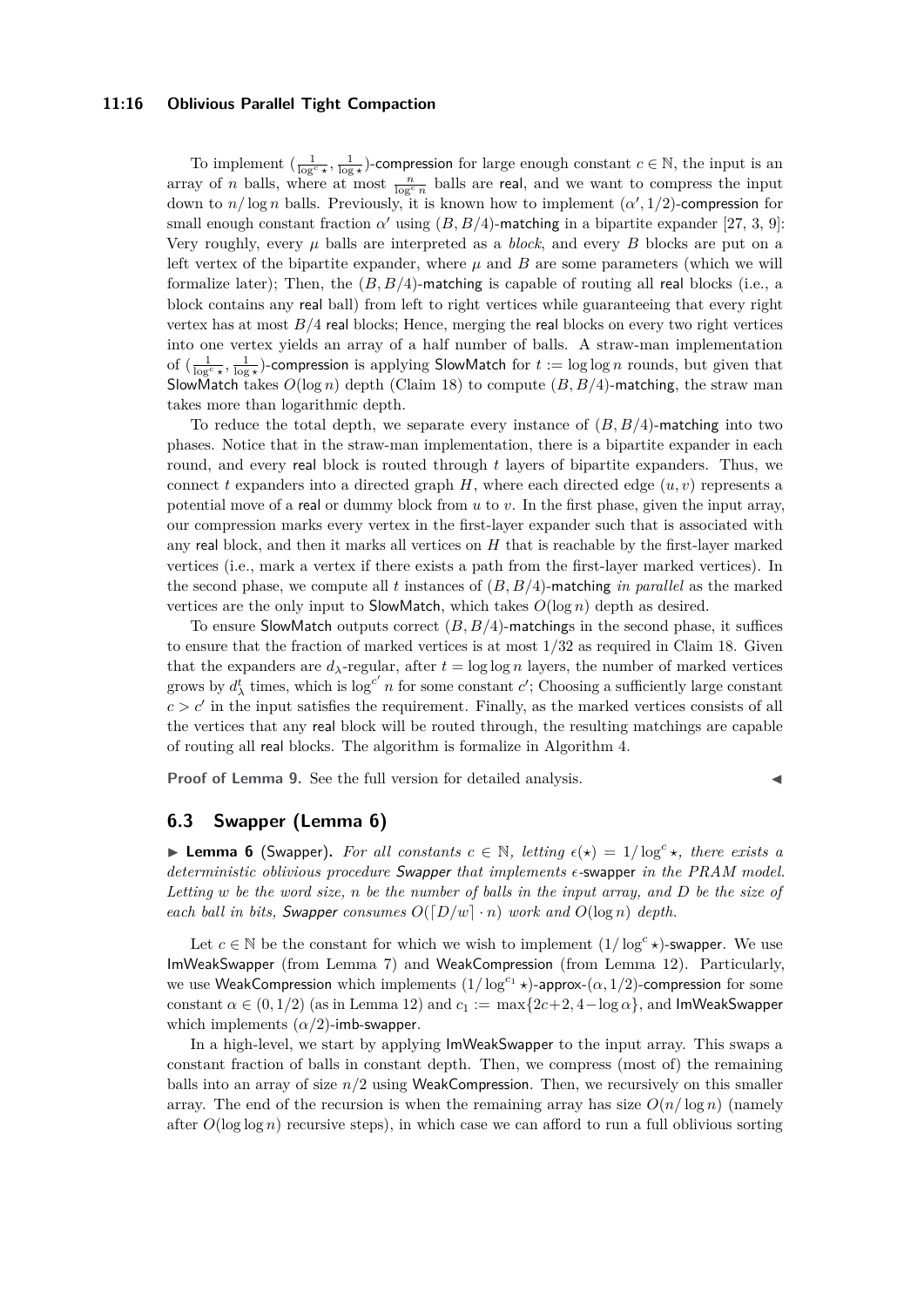# <span id="page-16-0"></span>Algorithm 4 Compression:  $\left(\frac{1}{\log^c x}, \frac{1}{\log x}\right)$ -compression.

- **Input:** an array **I** of *n* balls such that at most  $\frac{n}{\log^c n}$  are marked as real and all others are marked as dummy.
- **Procedure:**
	- **1.** Let  $\mu := |\log n|$  and  $t := \lceil \log \log n \rceil$ . Let  $\lambda := 1/64$  and let  $G_{\lambda, \star}$  be the family of  $d_{\lambda}$ -regular expander graphs from Theorem [3.](#page-8-1) Let  $B := |d_{\lambda}/2|$ .
	- **2.** *Interpret every*  $\mu$  *balls as one block:* Interpret **I** as an array  $A_0$  of  $n/\mu$  blocks so that each block  $A_0[i]$  consists of  $\mu$  balls. For each block  $A_0[i]$ , in parallel, mark  $A_0[i]$  real if  $A_0[i]$  consists of at least one real ball (and mark dummy otherwise).

*Initialize the routing graph H*: Let  $m := n/(B \cdot \mu)$ . For each  $j \in \{0, \ldots, t-1\}$ , let  $G_{\lambda,m/2^j} = (L_j, R_j, E_j)$  be the expander defined in Theorem [3](#page-8-1) so that  $L_j = R_j = [m/2^j]$ . Then, for each  $j \in \{0, \ldots, t-2\}$ , connect every two vertices from  $R_j$  to each vertex in *L*<sub>*j*+1</sub>; That is, for each  $i \in [m/2^{j+1}]$ , add two edges from  $2i - 1, 2i \in R_j$  to  $i \in L_{j+1}$ . Let *H* be the resulting graph.

Initialize an indicator bit to 0 for all vertices: For each  $j = 0, \ldots, t-1$ , initialize  $M_j$ and  $\overline{M}_j$  as two arrays each consists of  $m/2^j$  0-bits.

- **3.** *Mark each vertex on H if the vertex is reachable by any* real *block:* For each  $i \in [m]$ , if any block in  $A_0[(i-1) \cdot B + 1, \ldots, i \cdot B]$  is real, then set  $M_0[i] := 1$ . For *j* from 0 to  $t - 2$  sequentially, compute the array  $M_{j+1}$  indicators as follows:
	- **a.** For each  $r \in [d_{\lambda}]$ , perform the following sequentially: For all  $v \in [m/2^j]$  in parallel, set  $\overline{M}_j[\Gamma_r(v)] := 1$  if  $M_j[v] = 1$ , where  $\Gamma_r(v)$  denotes the *r*-th neighbor of the vertex *v* in the expander  $G_{\lambda,m/2}$  as defined in Theorem [3.](#page-8-1)
	- **b.** For all  $i \in [m/2^{j+1}]$  in parallel, set  $M_{j+1}[i] := 1$  if and only if  $\overline{M}_j[2i-1] = 1$  or  $\overline{M}_i[2i] = 1.$
- **4.** *Compute the* (*B, B/*4)*-matching:* For all *j* from 0 to  $t-1$ , *in parallel*, run *S<sub>j</sub>* ← SlowMatch $(M_i)$  (from Claim [18\)](#page-13-0).
- **5.** *Route all* real *blocks via the computed* (*B, B/*4)*-*matching*s:* For each *j* from 1 to *t*, let *A<sub>j</sub>* be an array of  $\frac{n}{\mu \cdot 2^j}$  blocks initialized with dummy. Then, for each *j* from 0 to *t* − 1 sequentially, route all real blocks from  $A_j$  to  $A_{j+1}$  using the matching  $S_j$  as follows:
	- For each  $r \in [d_{\lambda}]$ , perform the following sequentially:
		- **a.** For all  $v \in [m/2^j]$  in parallel, do the following:
			- **i.** If  $S_j[r, v] = 1$ , proceed the following; Otherwise, perform fake accesses.
			- **ii.** Sequentially find a real block in  $A_j[(v-1) \cdot B + 1, \ldots, v \cdot B]$ , and move the real block to a scratch space  $b[v]$ .
			- **iii.** Let  $u = \Gamma_r(v)$  be the vertex in the expander  $G_{\lambda, m/2}$ . Sequentially find an empty block in  $A_{j+1}[(u-1)\cdot \frac{B}{2}+1,\ldots,u\cdot \frac{B}{2}]$  and then overwrite this empty block with  $b[v]$ .
- **Output:** Interpret the array  $A_t$  as balls and output the interpreted array of balls.

algorithm (e.g., Theorem [2](#page-7-0) which consumes  $O(n)$  work and has  $O(\log n)$  depth). The formal description is given next. For simplicity of notation in the recursive algorithm, we assume that *n* is a global fixed parameter.

Proof of Lemma [6.](#page-9-1) See the full version for detailed analysis.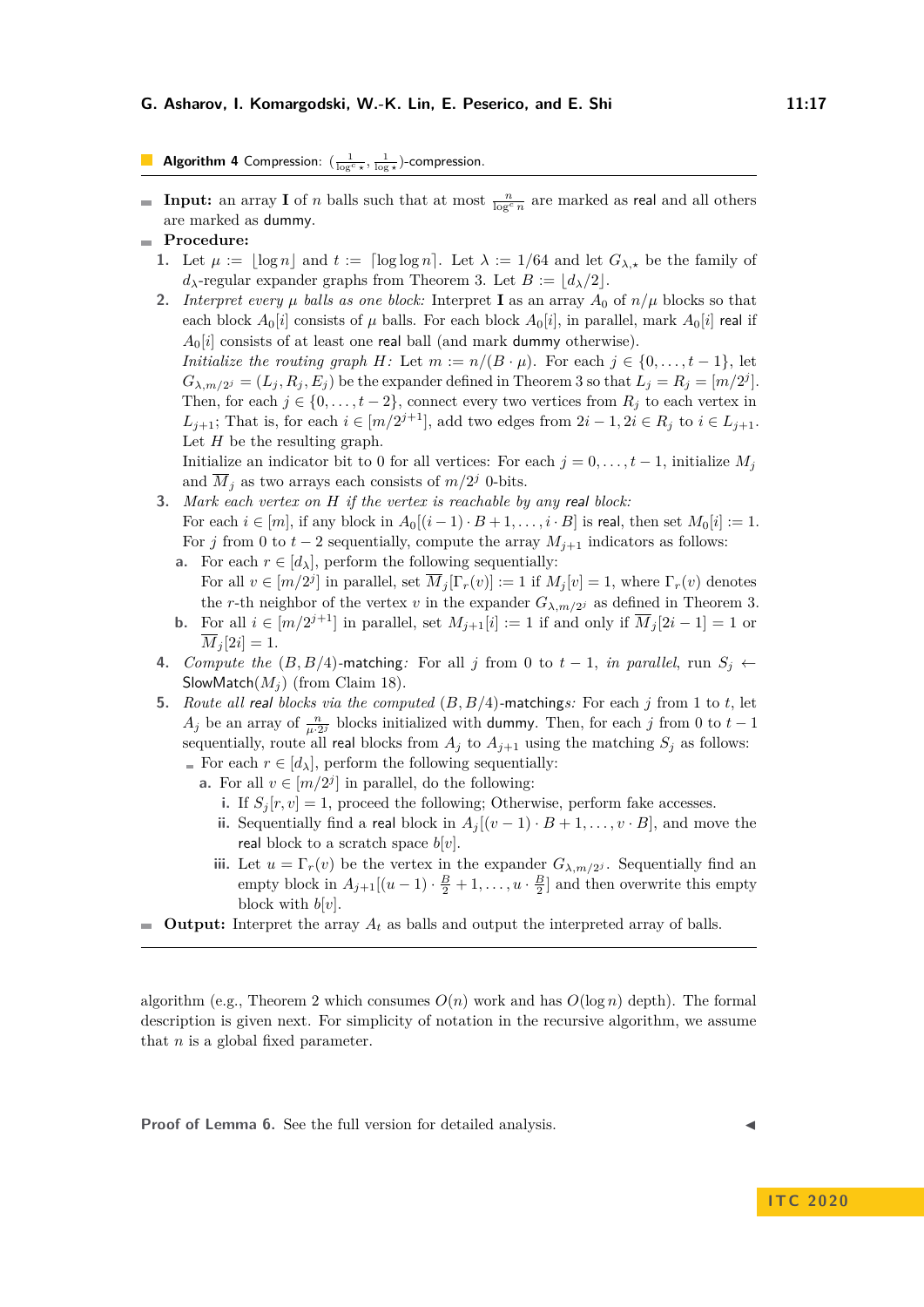**Algorithm 5** Swapper :  $\epsilon$ -swapper for  $\epsilon(\star) = 1/\log^c \star$ .

**II I Input:** An array **I** of size  $\leq n$  in which all balls are marked red, blue or  $\perp$ . In the outermost recursion (i.e.,  $|\mathbf{I}| = n$ ), it is guaranteed that the number of red balls equals the number of blue balls.

#### **The algorithm:**

- **1. Base case: array is short enough to run oblivious sort.**
	- **a.** If  $|\mathbf{I}| \leq n/\log n$ : run oblivious sort (e.g., AKS; see Theorem [2\)](#page-7-0) so that blue balls are in the front and red balls are in the back, swap (blue*,*red) balls which reside in symmetric locations (from the front and back), and reverse the previous oblivious sort (i.e., identical to Step [4](#page-12-6) of Algorithm [1\)](#page-12-0). Output the resulting array.
- **2. Swap all but an** *O*(1) **fraction of balls.**
- a.  $\text{Run } \mathbf{I}' \leftarrow \text{ImWeakSwapper}(\mathbf{I}).$
- **3. Compress the array.**
	- **a.** Consider all balls that are not marked red or blue in  $I'$  as dummies. Consider all the remaining red or blue balls as reals.
	- **b.** Run WeakCompression(**I**'), and let **I**'' and **E** be the results. Note that **I**'' is of size  $\left| \mathbf{I}' \right|$  /2 and it contains all the reals from **I**' except for a *γ*-fraction, and **E** is of size **I<sup>'</sup>** and it contains the  $\gamma = \frac{1}{\log^{c_1} |\mathbf{I}|}$  fraction of reals that are not in **I**<sup>''</sup> (in the same positions). Record all ball movements during this step in Aux.
- **4. Continue recursively.**
	- **a.** Run this algorithm Swapper recursively on  $I''$ . Let  $O'$  be the result.
- **5. Reverse route.**
	- **a.** Reverse route all real balls from  $O'$  and **E** back into **I**' using Aux, and let **O** be the resulting array (note that  $|\mathbf{O}| = |\mathbf{I}|$ ).
- **Output:** The array **O**.

## <span id="page-17-0"></span>**6.4 Imbalanced Weak Swapper (Lemma [7\)](#page-9-2)**

**Lemma 7** (Imbalanced weak swapper). For every constant  $\ell \in \mathbb{N}$ , there exists a deterministic *oblivious procedure* ImWeakSwapper *that implements an* (1*/`*)*-*imb*-*swapper *in the PRAM model. Letting w be the word size, n be the number of balls in the input array, and D be the size of each ball in bits, ImWeakSwapper consumes*  $O([D/w] \cdot n)$  *work and*  $O(1)$  *depth.* 

A procedure implementing  $(1/\ell)$ -swapper for all  $\ell \in \mathbb{N}$  with total linear work was developed in Asharov et al. [\[3,](#page-21-3) Claim 5.7], and it actually implements  $(1/\ell)$ -imb-swapper for the same  $\ell$ (we will prove this claim later in this subsection). However, the depth of their procedure is also linear. While this is insufficient for our purposes, we still use their ideas as a starting point. Let us recall the high-level details of their construction.

The procedure instantiates a *d*-regular bipartite expander (with sufficient expansion depending on  $\ell$ ) for  $d \in O(1)$  that consists of *n* vertices on both sides. Every ball is associated with a vertex on the left, and for every two vertices that share the same neighbor, the two balls are swapped if and only if the labels are (red*,* blue). By the vertex expansion of the bipartite expander, only a  $1/\ell$  fraction of misplaced balls may remain not swapped. The algorithm clearly requires linear work as the graph contains a linear number of edges, however parallelizing it is challenging. Concretely, every vertex on the bipartite expander has *d* neighbors, and so using a naive parallelization a node could be swapped with several other nodes simultaneously, and it is not clear how to resolve conflicts in low depth.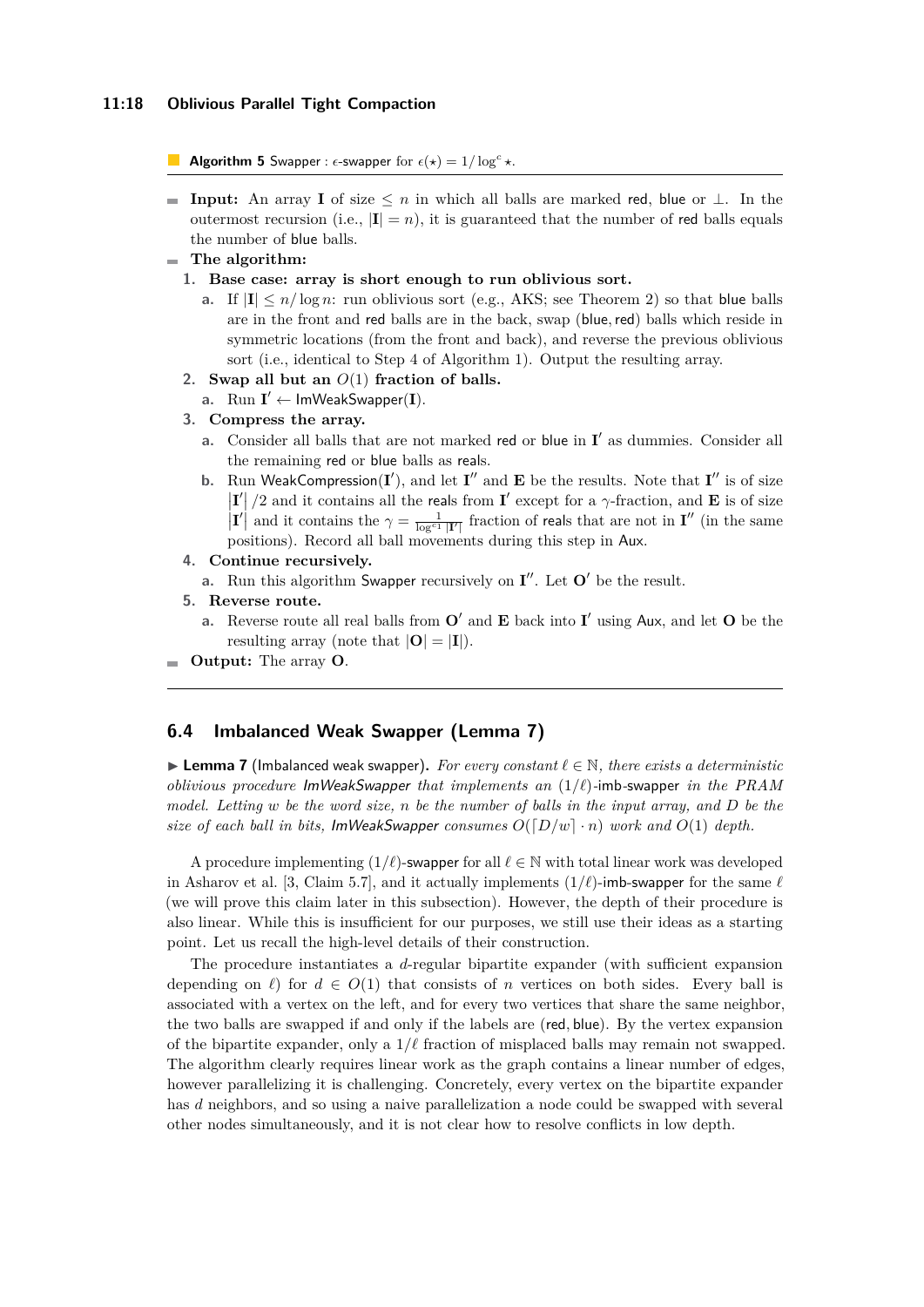To get over this we use Property [2](#page-8-2) in the expander of Theorem [3.](#page-8-1) Namely, we partition the edge set (of the bipartite expander) into disjoint perfect matchings (which can be computed efficiently), and then perform the swaps in within the matchings in parallel as below.

Given the disjoint perfect matchings  $M_1, \ldots, M_d$  from Theorem [3,](#page-8-1) for every pair  $i, j \in [d]$ , we want to swap each pair of red and blue balls that are the 2-edge neighbors on the subgraph  $M_i \cup M_i$ . As the perfect matchings are parallel-friendly, one straw-man solution is to route all *n* balls via both  $M_i$  and  $M_j$  from left to right (so there are two copies for each ball), swap every pair of red and blue for every vertex on the right side, and then route balls backward via  $M_i$  and  $M_j$ , where the routing and swapping are performed in parallel. However, the straw-man solution doesn't work as every vertex has *two* neighbors on  $M_i \cup M_j$ , and a red ball may be swapped with both two blue balls in parallel, which still incurs a conflict. To this end, our second observation is that it suffices to copy only reds via  $M_i$ , copy only blues via  $M_i$ , and then swap the pairs if needed; Given a ball is either red or blue exclusively, every ball has at most one copy now. We formally describe the algorithm in the following.

**Algorithm 6** ImWeakSwapper:  $\epsilon$ -imb-swapper(**I**) for  $\epsilon(x) = 1/\ell$ 

- **Input:** An array **I** of *n* balls, each ball is labeled as red, blue or  $\perp$ .
- **Parameters:** A parameter  $\ell \in \mathbb{N}$ .
- **The algorithm:**
	- **1.** Let  $\lambda := \frac{1}{2\sqrt{\ell}}$ , and let  $d_{\lambda}$  be the vertex degree given by Theorem [3.](#page-8-1)
	- **2.** For each  $(i_1, i_2) \in [d_\lambda]^2$ , perform the following sequentially.
		- **a.** Let  $M_{i_1}$  (resp.  $M_{i_2}$ ) be the  $i_1$ -th (resp.  $i_2$ -th) perfect matching given in Theorem [3.](#page-8-1)
		- **b.** For all edges  $(k_1, j) \in M_{i_1}$  and  $(k_2, j) \in M_{i_2}$ , do the following: If  $(\mathbf{I}[k_1], \mathbf{I}[k_2])$ are labeled as (red, blue), then swap between  $I[k_1]$  and  $I[k_2]$ . Label both as  $\perp$ . Otherwise, perform dummy swap. That is realized as below, where all loops are performed in parallel.
			- **i.** Initialize two arrays  $R_1, R_2$ , each consists of *n* empty balls labeled as ⊥, For all  $j \in [n]$ , let  $k_1 := \Gamma_{i_1}(j)$  and  $k_2 := \Gamma_{i_2}(j)$  (so that  $(k_1, j)$  is an edge in  $M_{i_1}$  and  $(k_2, j)$  is an edge in  $M_{i_2}$  for each *j* by property [2](#page-8-2) of Theorem [3\)](#page-8-1).
			- **ii.** For each edge  $(k_1, j)$  in  $M_{i_1}$ , let  $R_1[j] := I[k_1]$  if  $I[k_1]$  is red. For each edge  $(k_2, j)$  in  $M_{i_2}$ , let  $R_2[j] := \mathbf{I}[k_2]$  if  $\mathbf{I}[k_2]$  is blue.
			- **iii.** For each  $j \in [n]$ , if the pair  $(R_1[j], R_2[j])$  is labeled (red, blue), then swap between  $R_1[j]$  and  $R_2[j]$ ), label both as  $\perp$ . Otherwise, perform dummy swap.
			- **iv.** For each edge  $(k_1, j)$  in  $M_{i_1}$ , let  $\mathbf{I}[k_1] := R_1[j]$  if  $\mathbf{I}[k_1]$  is red. For each edge  $(k_2, j)$  in  $M_{i_2}$ , let  $I[k_2] := R_2[j]$  if  $I[k_2]$  is blue.

**Proof of Lemma [7.](#page-9-2)** See the full version for detailed analysis.

# <span id="page-18-0"></span>**6.5 Weak Compression (Lemma [12\)](#page-10-1)**

**I Lemma 12** (Weak compression). *There exists a constant*  $\alpha \in (0, 1/2)$ *, such that for all constants*  $c \in \mathbb{N}$ , letting  $\gamma(*) = 1/\log^c *$ , there exists a deterministic oblivious procedure WeakCompression *that implements a γ-*approx*-*(*α,* 1*/*2)*-*compression *in the PRAM model. Letting w be the word size, n be the number of balls in the input array, and D be the size of each ball in bits,* WeakCompression *consumes*  $O([D/w] \cdot n)$  *work and*  $O(\log \log n)$ *depth.*

**Output:** The array **I**.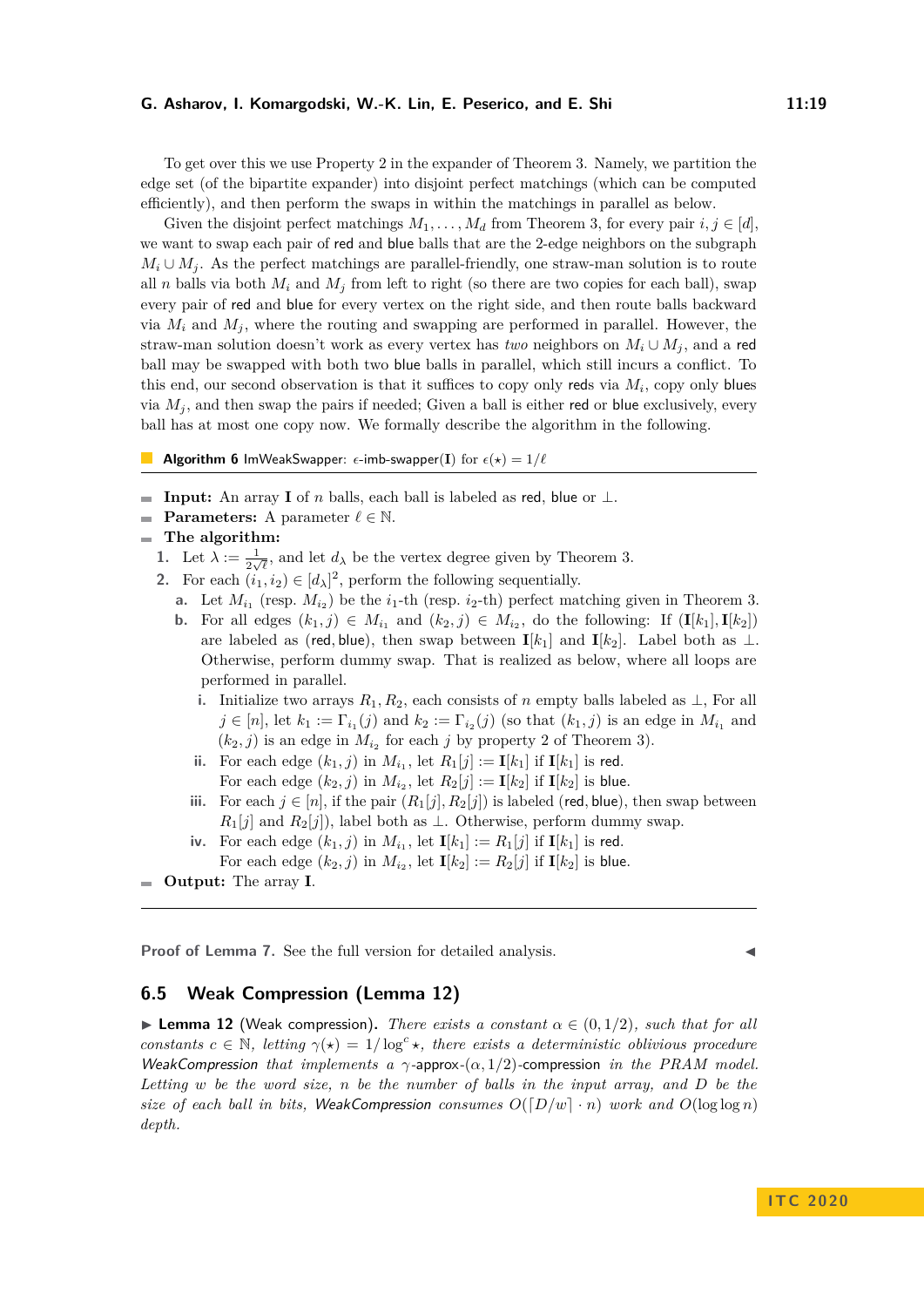#### **11:20 Oblivious Parallel Tight Compaction**

Let  $c \in \mathbb{N}$  be the constant for which we wish to implement  $(1/\log^c x)$ -approx- $(\alpha, 1/2)$ compression for some  $\alpha \in (0, 1/2)$  to be determined shortly. We implement this procedure using FastCompression (from Lemma [10\)](#page-10-0) and SlowWeakCompression (from Lemma [13\)](#page-10-2). Particularly, we use SlowWeakCompression which implements  $(1/\log^{c_1} x)$ -approx- $(\alpha_1, 1/2)$ compression, for  $c_1 = 2c + 2$  and some  $\alpha_1 \in (0, 1/2)$ , using super linear work but doubly logarithmic depth, and FastCompression which implements  $(\alpha_2, 1/2)$ -compression for some  $\alpha_2 \in (0, 1/2)$  using linear work and depth. We let  $\alpha = \alpha_1 \cdot \alpha_2/4$ .

**Algorithm 7** WeakCompression:  $1/\log^c *$ -approx- $(\alpha, 1/2)$ -compression.

- **Public parameters:** Size of input array *n*,
- **Input:** An array **I** with *n* balls each of size *D* bits, where at most  $\alpha \cdot n$  balls are real and  $\blacksquare$ the rest are dummy.
- **The procedure:**
	- 1. Let  $\mu := \min(\log w, \log \log n)$ .
	- **2. Compress the array, keeping most of the dense blocks.**
		- **a.** Represent **I** as another array *A* that consists of  $m := n/\mu$  blocks each of size  $\mu \cdot D$  bits: for each  $i \in [m]$ , let  $A[i]$  be the block consists of all balls  $\mathbf{I}[(i-1)\cdot \mu + 1], \ldots, \mathbf{I}[i\cdot \mu]$ .
		- **b.** For each  $i \in [m]$ , label  $A[i]$  as *dense* if  $A[i]$  consists of more than  $\mu \cdot \alpha_2/2$  real balls.
		- **c.** Run  $(\mathbf{O}_1, \mathbf{E}_1) \leftarrow$  SlowWeakCompression(A), where  $|\mathbf{O}_1| = n/2$  and  $|\mathbf{E}_1| = n$  (in number of balls). Record all moves in array  $Aux_1$ .
		- **d.** Repeat the above process, this time on the array  $\mathbf{O}_1$ : interpret it as  $m/2$ blocks each of size  $\mu \cdot D$ , mark dense blocks as before, and let  $(\mathbf{O}_2, \mathbf{E}_2) \leftarrow$ SlowWeakCompression( $O_1$ ), where  $|O_2| = n/4$ ,  $|E_2| = n/2$  (in number of balls). Record all moves in array Aux<sub>2</sub>.
		- **e.** Using Aux<sub>1</sub>, reverse route the real balls in  $\mathbf{E}_2$  back into  $\mathbf{O}_1$ , and then using Aux<sub>2</sub>, reverse route and merge real balls from  $\mathbf{E}_1$  and  $\mathbf{O}_1$  back into an error array  $\mathbf{E}$  of size *n* (recall that  $\mathbf{E}_2$  is in fact  $\mathbf{O}_1$  where some elements were excluded into  $\mathbf{O}_2$ ; reversing  $\mathbf{E}_1$  and  $\mathbf{O}_1$  to *A* is also possible using  $\mathsf{Aux}_1$ ).

## **3. Compress the sparse blocks.**

- **a.** Replace all dense blocks in *A* with dummy blocks. For every  $i \in [n/\mu]$ , in parallel, run  $\mathbf{O}_{3,i} \leftarrow$  FastCompression( $A[i]$ ), where  $A[i]$  is interpreted as  $\mu$  balls, and then again  $\mathbf{O}'_{3,i} \leftarrow$  FastCompression( $\mathbf{O}_{3,i}$ ). Note that  $|A[i]| = \mu$  and  $|\mathbf{O}'_{3,i}| = \mu/4$ .
- **4.** Set  $\mathbf{O} = \mathbf{O}_2 || \mathbf{O}'_{3,1} || \dots || \mathbf{O}'_{3,n/\mu}$  (which is of total size  $n/2$ , as  $|\mathbf{O}_2| = n/4$  and  $\sum_{i=1}^{n/\mu} |{\bf O}'_{3,i}| = n/4.$
- **5. Output: O** and **E**.

**Proof of Lemma [12.](#page-10-1)** See the full version for detailed analysis.

# <span id="page-19-0"></span>**6.6 Slow Weak Compression (Lemma [13\)](#page-10-2)**

 $\blacktriangleright$  **Lemma 13** (Slow weak compression). *There exists a constant*  $\alpha \in (0, 1/2)$  *such that for all constants*  $c \in \mathbb{N}$ , letting  $\gamma(*) = 1/\log^c *$ , there exists a deterministic oblivious procedure SlowWeakCompression *that implements a γ-*approx*-*(*α,* 1*/*2)*-*compression *in the PRAM model. Letting w be the word size, n be the number of balls in the input array, and D be the size of each ball in bits, SlowWeakCompression consumes*  $O(n \cdot \log \log n + [D/w] \cdot n)$ *-work and O*(log log *n*) *depth.*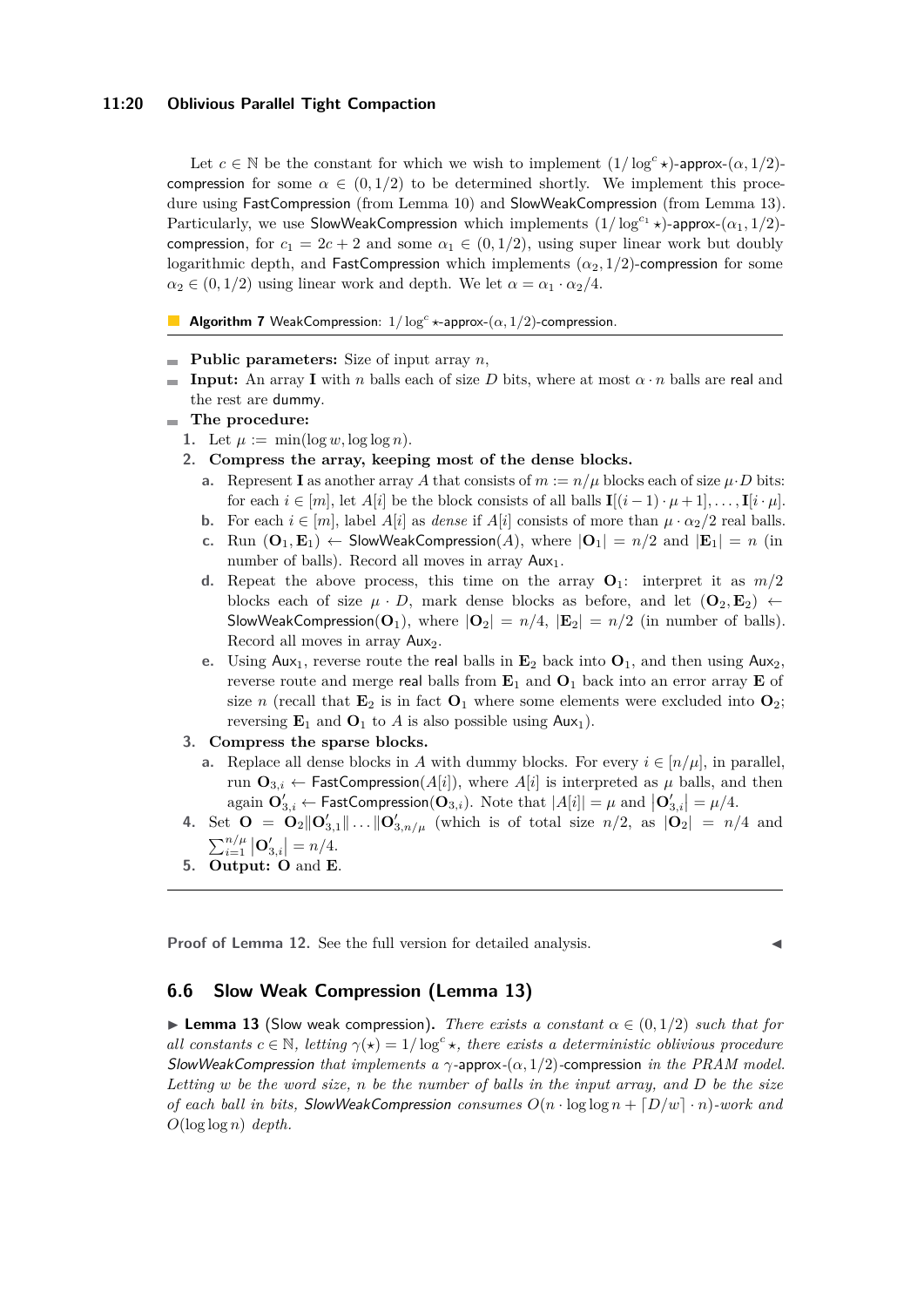In our implementation,  $\alpha = 1/128$ . Let  $c \in \mathbb{N}$  be the constant for which we wish to implement 1*/* log*<sup>c</sup> ?*-approx-(*α,* 1*/*2)-compression. The algorithm SlowWeakCompression uses a sub-procedure WeakSlowMatch from Claim [19](#page-13-1) (see Algorithm [3\)](#page-14-2). Particularly, we use WeakSlowMatch that implements  $(\log^{c/2} \star)$ -approx- $(B, B/4)$ -matching on the graph  $G_{\lambda,n}$ (from Theorem [3\)](#page-8-1) with  $\lambda = 1/64$ , regularity  $d_{\lambda}$ , and  $B = d_{\lambda}/2$ .

<span id="page-20-1"></span>**Algorithm 8** SlowWeakCompression:  $1/\log^c *$ -approx- $(\alpha, 1/2)$ -compression.

**Input:** An array **I** of *n* balls, in which at most  $\alpha \cdot n$  are real.

## **The Procedure:**

- **1.** Interpret the array **I** as  $m := n/B$  bins, where each bin consists of *B* balls. Mark all bins in **I** as dense or sparse, where a bin is dense if it consists of more than *B/*4 real balls. Let *S* be an array of *m* indicators representing the set of indexes of the dense bins. Let  $I'$  be an array of *m* empty bins, where the capacity of a bin is *B* balls.
- 2. Let  $G_{\lambda,m} = (L, R, E)$  be the  $d_{\lambda}$ -regular bipartite graph guaranteed by Theorem [3,](#page-8-1) where  $|L| = |R| = m$ .
- <span id="page-20-2"></span>**3.** Compute  $M \leftarrow$  WeakSlowMatch(S).
- <span id="page-20-3"></span>**4. Distribute:** For each edge  $(u, v) \in E$  (where  $u \in L, v \in R$ ), if  $(u, v) \in M$ , move a real ball from bin  $I[u]$  to bin  $I'[v]$  and then mark bin  $I[u]$  as sparse. This step is achieved in the following parallel way. Recall that WeakSlowMatch outputs *M* as a  $(d_{\lambda} \times m)$ -array of indicators such that  $M[r, u] = 1$  iff the *r*-th edge of vertex  $u \in L$  is in the  $(B, B/4)$ -matching. For each  $r \in [d_{\lambda}]$ , perform the following sequentially:
	- **a.** For all  $u \in [m]$ , in parallel, do the following:
		- **i.** If  $M[r, u] = 1$ , proceed with the following (otherwise, perform fake accesses):
		- **ii.** Sequentially read every ball in bin **I**[*u*] and fetch the first encountered real ball, then sequentially read every slot in bin  $\mathbf{I}'[\Gamma_r(u)]$  and write the fetched real ball to the first encountered empty slot.
		- **iii.** Mark bin **I**[*u*] as sparse.
- **5. Fold:** Let **O** be an array of size *m/*2 empty bins, each of capacity of *B* balls. For all  $i \in [m/2]$ , in parallel, move all real balls from the bins marked sparse in the four bins  $\mathbf{I}[i], \mathbf{I}[m/2 + i), \mathbf{I}'[i], \mathbf{I}'[m/2B + i]$  into bin  $\mathbf{O}[i]$ , and pad  $\mathbf{O}[i]$  with dummy balls if there are less than *B* real balls.
- **Output:** The array **O**, as well as the input array **I**.

**Proof of Lemma [13.](#page-10-2)** See the full version for detailed analysis.

# <span id="page-20-0"></span>**6.7 Fast Compression (Lemma [10\)](#page-10-0)**

**Example 10** (Fast compression for short inputs). There exists a constant  $\alpha \in (0,1/2)$  for *which there exists a deterministic oblivious procedure* FastCompression *that implements an*  $(\alpha, 1/2)$ -compression *in the PRAM model. Letting w be the word size,*  $n \leq w/\log w$  *be the number of balls in the input array, and D be the size of each ball in bits,* FastCompression *consumes*  $O([D/w] \cdot n)$ *-work and*  $O(n)$  *depth.* 

The algorithm is the same as Algorithm [8,](#page-20-1) while using FastMatch from Claim [20](#page-13-2) instead of WeakSlowMatch at Step [3.](#page-20-2) Because FastMatch implements (*B, B/*4)-matching, the resulting matching *M* is capable of distributing all real balls in every dense bins at Step [4,](#page-20-3) correctness follows directly (so there is no need to calculate the number of real balls remains in **I**). The work and depth follows also immediately from Claim [20.](#page-13-2)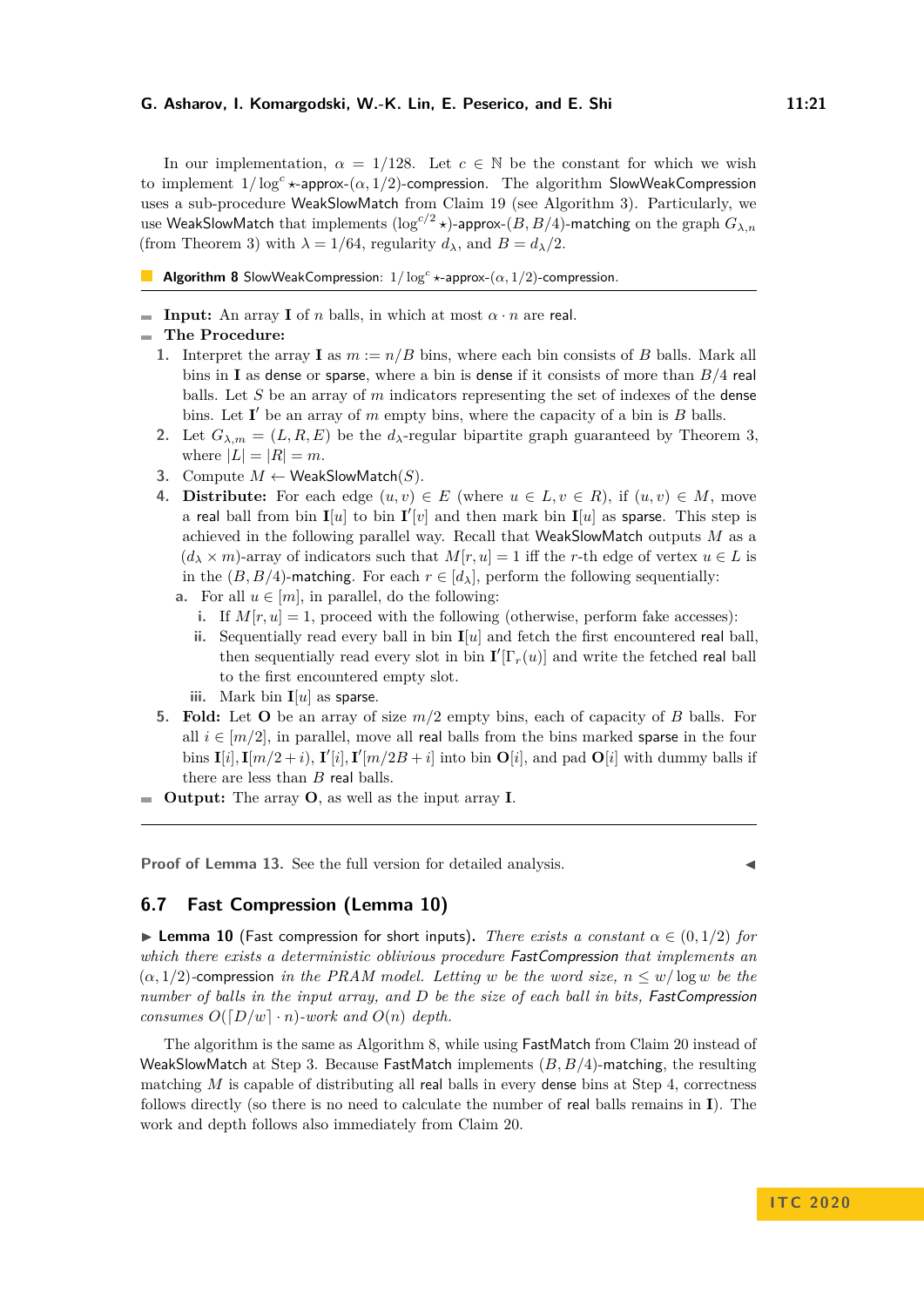### **References**

- <span id="page-21-16"></span>**1** Alfred V. Aho, John E. Hopcroft, and Jeffrey D. Ullman. *The Design and Analysis of Computer Algorithms*. Addison-Wesley Longman Publishing Co., Inc., Boston, MA, USA, 1st edition, 1974.
- <span id="page-21-6"></span>**2** Miklós Ajtai, János Komlós, and Endre Szemerédi. An *O*(*n* log *n*) sorting network. In *Proceedings of the 15th Annual ACM Symposium on Theory of Computing, STOC*, pages 1–9, 1983.
- <span id="page-21-3"></span>**3** Gilad Asharov, Ilan Komargodski, Wei-Kai Lin, Kartik Nayak, Enoch Peserico, and Elaine Shi. OptORAMa: optimal oblivious RAM. In *Advances in Cryptology - EUROCRYPT*, 2020.
- <span id="page-21-0"></span>**4** Gilad Asharov, Ilan Komargodski, Wei-Kai Lin, Enoch Peserico, and Elaine Shi. Oblivious parallel tight compaction. Cryptology ePrint Archive, Report 2020/125, 2020. URL: [https:](https://eprint.iacr.org/2020/125) [//eprint.iacr.org/2020/125](https://eprint.iacr.org/2020/125).
- <span id="page-21-15"></span>**5** Hannah Bast and Torben Hagerup. Fast parallel space allocation, estimation, and integer sorting. *Inf. Comput.*, 123(1):72–110, November 1995.
- <span id="page-21-11"></span>**6** Elette Boyle, Kai-Min Chung, and Rafael Pass. Oblivious parallel RAM and applications. In *Theory of Cryptography - 13th International Conference, TCC*, pages 175–204, 2016.
- <span id="page-21-7"></span>**7** Elette Boyle and Moni Naor. Is there an oblivious RAM lower bound? In *Proceedings of the 2016 ACM Conference on Innovations in Theoretical Computer Science, ITCS*, pages 357–368, 2016.
- <span id="page-21-2"></span>**8** Hubert Chan, Kai-Min Chung, and Elaine Shi. On the depth of oblivious parallel oram. In *Asiacrypt*, 2017.
- <span id="page-21-17"></span>**9** T.-H. Hubert Chan, Kartik Nayak, and Elaine Shi. Perfectly secure oblivious parallel RAM. In *Theory of Cryptography - 16th International Conference, TCC 2018*, pages 636–668, 2018.
- <span id="page-21-1"></span>**10** T.-H. Hubert Chan and Elaine Shi. Circuit OPRAM: unifying statistically and computationally secure orams and oprams. In *Theory of Cryptography - 15th International Conference, TCC*, pages 72–107, 2017.
- <span id="page-21-10"></span>**11** Richard Cole. Parallel merge sort. *SIAM Journal on Computing*, 17(4):770–785, 1988.
- <span id="page-21-9"></span>**12** S. Cook, C. Dwork, and R. Reischuk. Upper and Lower Time Bounds for Parallel Random Access Machines without Simultaneous Writes. *SIAM Journal on Computing*, 15(1):87–97, February 1986.
- <span id="page-21-8"></span>**13** Alireza Farhadi, MohammadTaghi Hajiaghayi, Kasper Green Larsen, and Elaine Shi. Lower bounds for external memory integer sorting via network coding. In *STOC*, 2019.
- <span id="page-21-18"></span>**14** Ofer Gabber and Zvi Galil. Explicit constructions of linear-sized superconcentrators. *J. Comput. Syst. Sci.*, 22(3):407–420, 1981.
- <span id="page-21-5"></span>**15** Oded Goldreich. Towards a theory of software protection and simulation by oblivious rams. In *Proceedings of the 19th Annual ACM Symposium on Theory of Computing, STOC*, pages 182–194, 1987.
- <span id="page-21-4"></span>**16** Oded Goldreich and Rafail Ostrovsky. Software protection and simulation on oblivious RAMs. *J. ACM*, 1996.
- <span id="page-21-12"></span>**17** Michael T. Goodrich and Michael Mitzenmacher. Privacy-preserving access of outsourced data via oblivious RAM simulation. In *Automata, Languages and Programming - 38th International Colloquium, ICALP*, pages 576–587, 2011.
- <span id="page-21-20"></span>**18** P. Hall. On Representatives of Subsets. *Journal of the London Mathematical Society*, s1- 10(1):26–30, 1935.
- <span id="page-21-19"></span>**19** Shuji Jimbo and Akira Maruoka. Expanders obtained from affine transformations. *Combinatorica*, 7(4):343–355, 1987.
- <span id="page-21-14"></span>**20** Donald E. Knuth. *The Art of Computer Programming, Volume 3: (2Nd Ed.) Sorting and Searching*. Addison Wesley Longman Publishing Co., Inc., 1998.
- <span id="page-21-13"></span>**21** Eyal Kushilevitz, Steve Lu, and Rafail Ostrovsky. On the (in)security of hash-based oblivious RAM and a new balancing scheme. In *Proceedings of the Twenty-Third Annual ACM-SIAM Symposium on Discrete Algorithms, SODA*, pages 143–156, 2012.